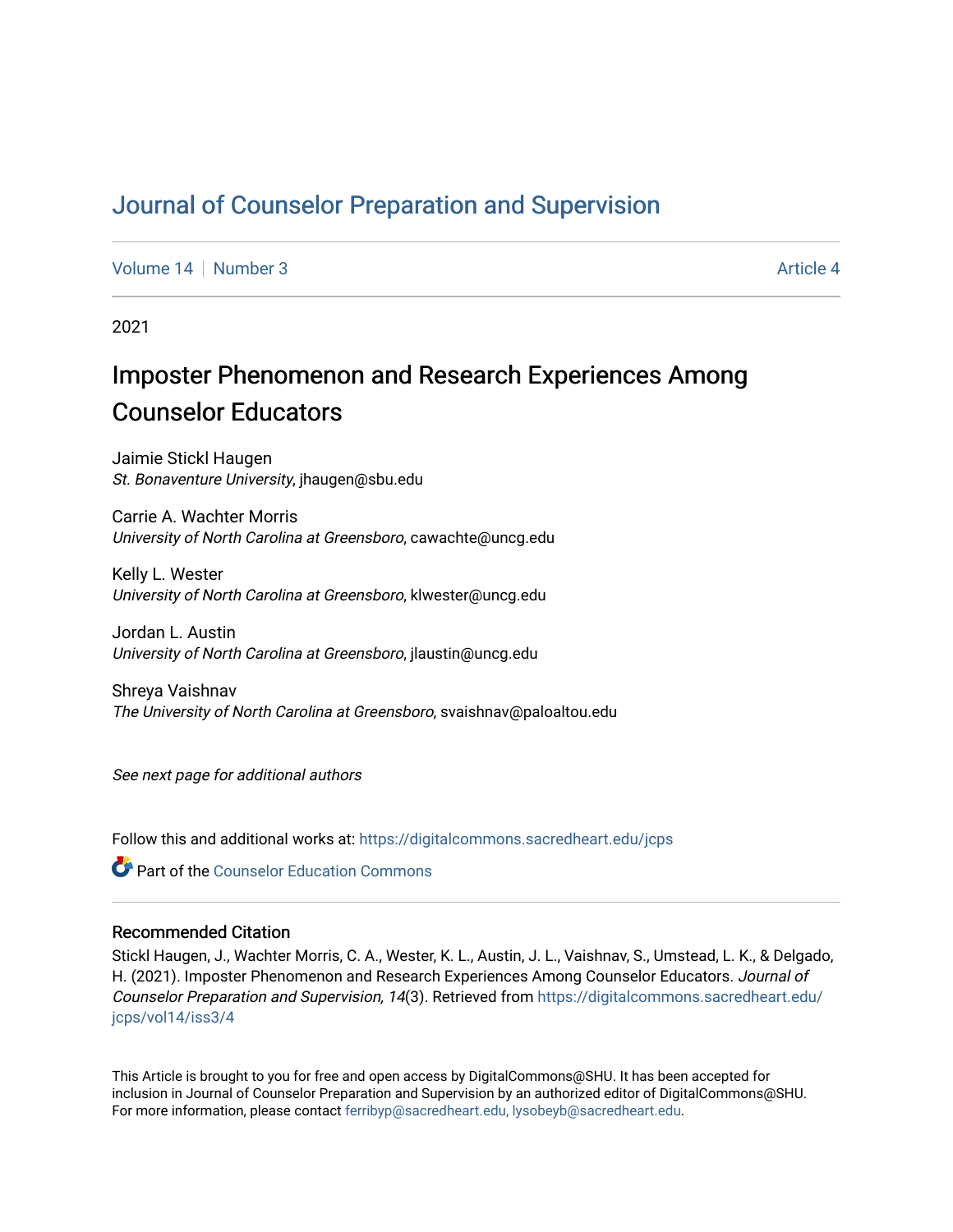## Imposter Phenomenon and Research Experiences Among Counselor Educators

## Abstract

Content analysis was employed to explore research experiences and imposter phenomenon (IP) among 25 counselor educators. Six overarching categories emerged including inconsistent areas of efficacy in the research process, supports in conducting research, barriers in conducting research, experiences of IP across roles, triggers of IP, and factors that quiet IP, with implications for counselor educators.

## Keywords

Imposter phenomenon, research, counselor education

### Authors

Jaimie Stickl Haugen, Carrie A. Wachter Morris, Kelly L. Wester, Jordan L. Austin, Shreya Vaishnav, Lindsey K. Umstead, and Heather Delgado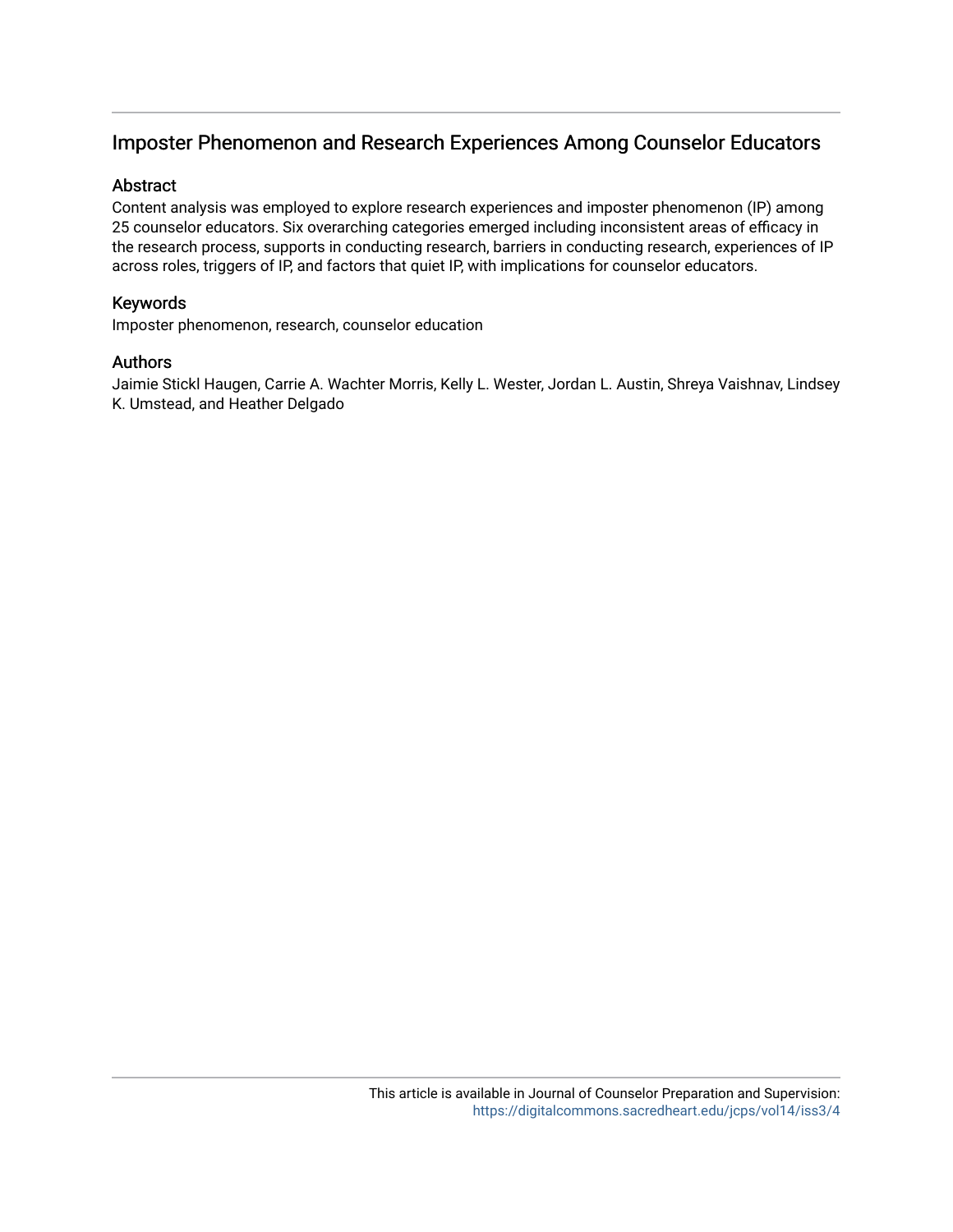Scholarly activity within academia is an integral component of success, as the number and quality of scholarly products are related to promotion and tenure decisions, salary merit increases, and overall achievements across both research and non-research focused universities (Eagan & Carvey, 2015; Leslie, 2002; Pfleegor et al., 2019). Therefore, it is important to understand factors that relate to scholarly productivity of counselor educators. Given the concerns that have been noted regarding the need for additional research training in doctoral programs to strengthen research knowledge and skills among counseling faculty (Wester et al., 2019), there is a prominent need to understand the factors that may impact scholarly productivity, and thus overall success, for faculty in counselor education.

Achievement goal theory highlights how individuals will either engage in behaviors that approach or avoid movement towards their goals (such as scholarly activity) due to their perceived efficacy and fear of failure (Dweck, 1986; Kumar & Jagacinski, 2006; Urdan & Kaplan, 2020). In other words, the confidence that individuals have in their ability to accomplish a task or goal influences their behaviors in working towards that goal. It is therefore unsurprising that research self-efficacy (i.e., belief in one's ability to engage in research) is positively associated with scholarly productivity in counselor educators (Wester et al., 2019). Although it is known that research self- efficacy is related to scholarly productivity, less is known regarding the influence of one's fear of failure, which also relates to whether an individual pursues or avoids their goals (Dweck, 1986; Urdan & Kaplan, 2020). Imposter phenomenon (IP) is an important construct to consider in relation to the fear of failure as it is defined as a collection of feelings including the fear of failing, being a fraud, and discrediting one's competence (Clance & Imes, 1978). In Clance and Imes' (1978) seminal work, they introduced the concept of IP in relation to individuals who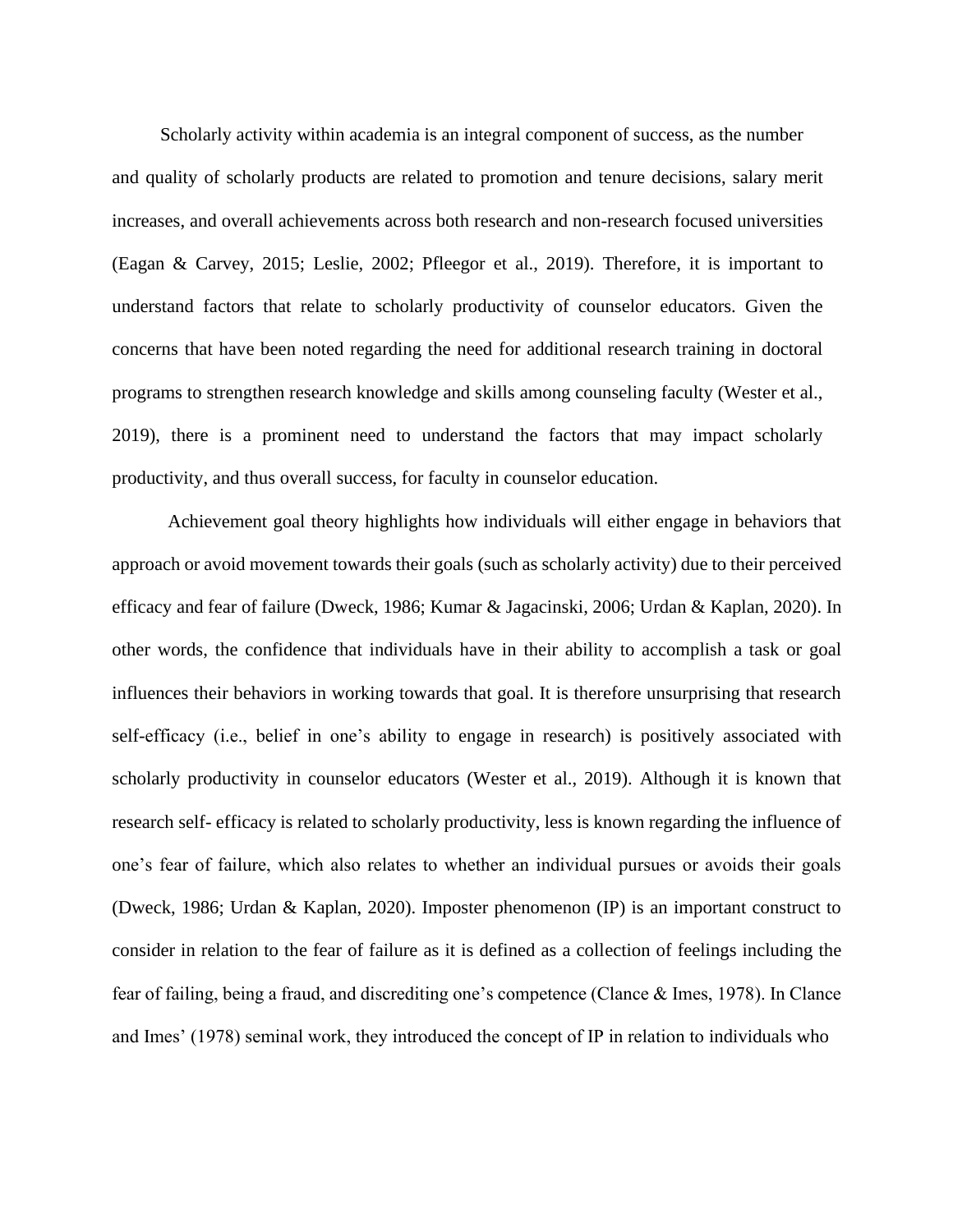are unable to internalize success or positive feedback and display perfectionistic tendencies to compensate for insecurities (Clance & Imes, 1978).

While there are very few studies examining IP among counselor educators, the limited research available investigating IP among faculty in higher education provides valuable insight about the experience and influence of IP in academia. Although IP can have positive impacts on faculty (e.g., increased motivation), individuals who experience IP may have higher anxiety, lower job performance ratings, and lower student evaluations compared to their counterparts (Hutchins, 2015). In a critical incident study, Hutchins and Rainbolt (2017) examined triggers and coping mechanisms of IP in a small sample of academic faculty  $(N = 16)$ . They identified several triggers of IP including questions of one's expertise by colleagues, self, and/or students, difficulty internalizing success, comparison with colleagues, and factors related to scholarly productivity or performance such as receiving negative feedback for grant proposals or research. Conversely, coping responses to IP included seeking social support, positive self-talk, engaging in maladaptive behaviors (e.g., alcohol consumption), and validating one's successes. Similarly, Hutchins (2015) identified that emotional exhaustion is associated with IP, whereas mentorship can help mitigate imposter feelings. Overall, common pressures of the academic culture such as aggressive competitiveness, scholarly isolation, lack of mentoring, and the value of the product over the process, may contribute to IP among faculty in higher education settings (Zorn, 2005).

Despite the extant research on IP among faculty, relatively little research has examined IP specifically among faculty in counselor education. Counselor educators are unique faculty members who serve many complex roles on a daily basis such as acting as an instructor, researcher, mentor, clinical supervisor, advocate, and leader (Wester, 2019; Woo et al., 2016).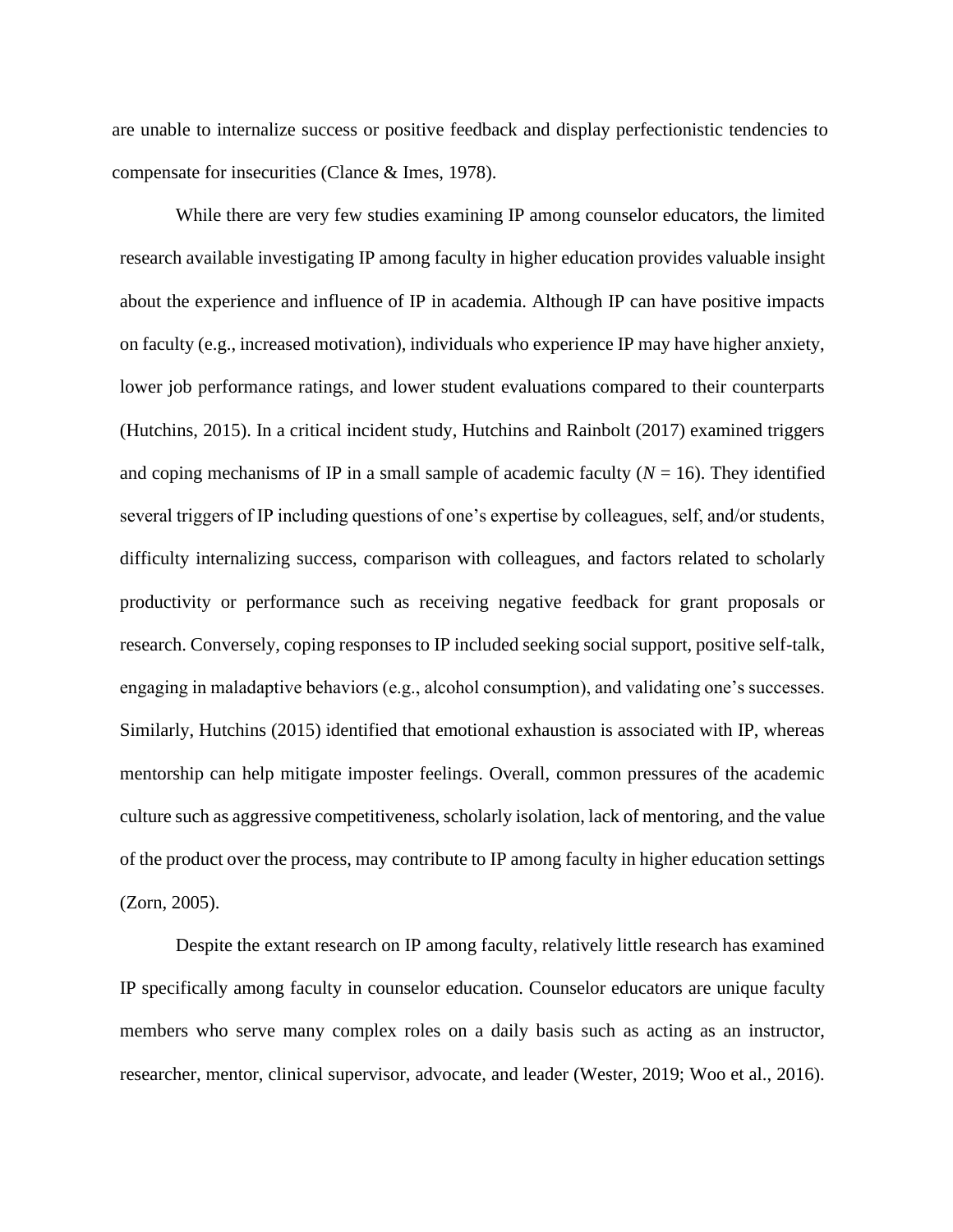As such, counselor education is a specialized field where IP may manifest in distinct ways in any of these roles.

Wester et al. (2020) conducted a quantitative exploration of research self-efficacy and IP among counselor educators in relation to scholarly productivity. This quantitative study was the first phase of a mixed methods study. Among counselor educators, IP interacted with research self-efficacy to influence scholarly productivity (Wester et al., 2020). Though it is known that research self-efficacy positively relates to scholarly productivity (Wester et al., 2019), Wester and colleagues (2020) revealed that research self-efficacy can serve as a buffer to IP. While in most cases feeling like an imposter decreased scholarly productivity, particularly when research self-efficacy was lower, the combination of a low to moderate amount of IP with high levels of research self-efficacy actually increased scholarly productivity (Wester et al., 2020). Yet, even when research self-efficacy was high, frequent to intense feelings of imposter phenomenon had a similar effect of decreasing scholarly productivity for counselor educators as it did for faculty with lower research self-efficacy. Because of the rich nuances of this interaction and the lack of empirical research examining the experience of IP among counselor educators in regards to research as well as other roles, the aim of the current study is to further elucidate why these relationships found in Wester et al. (2020) may exist within counselor education.

Furthermore, the findings from Wester et al. (2020) suggested the need for further research to identify areas in the research process where counselor educators feel most efficacious and areas where IP may be most impactful. Although it is known that research self-efficacy is an important component directly related to counselor educators' scholarship, there are limited empirical studies examining specific areas of the research process in which counselor educators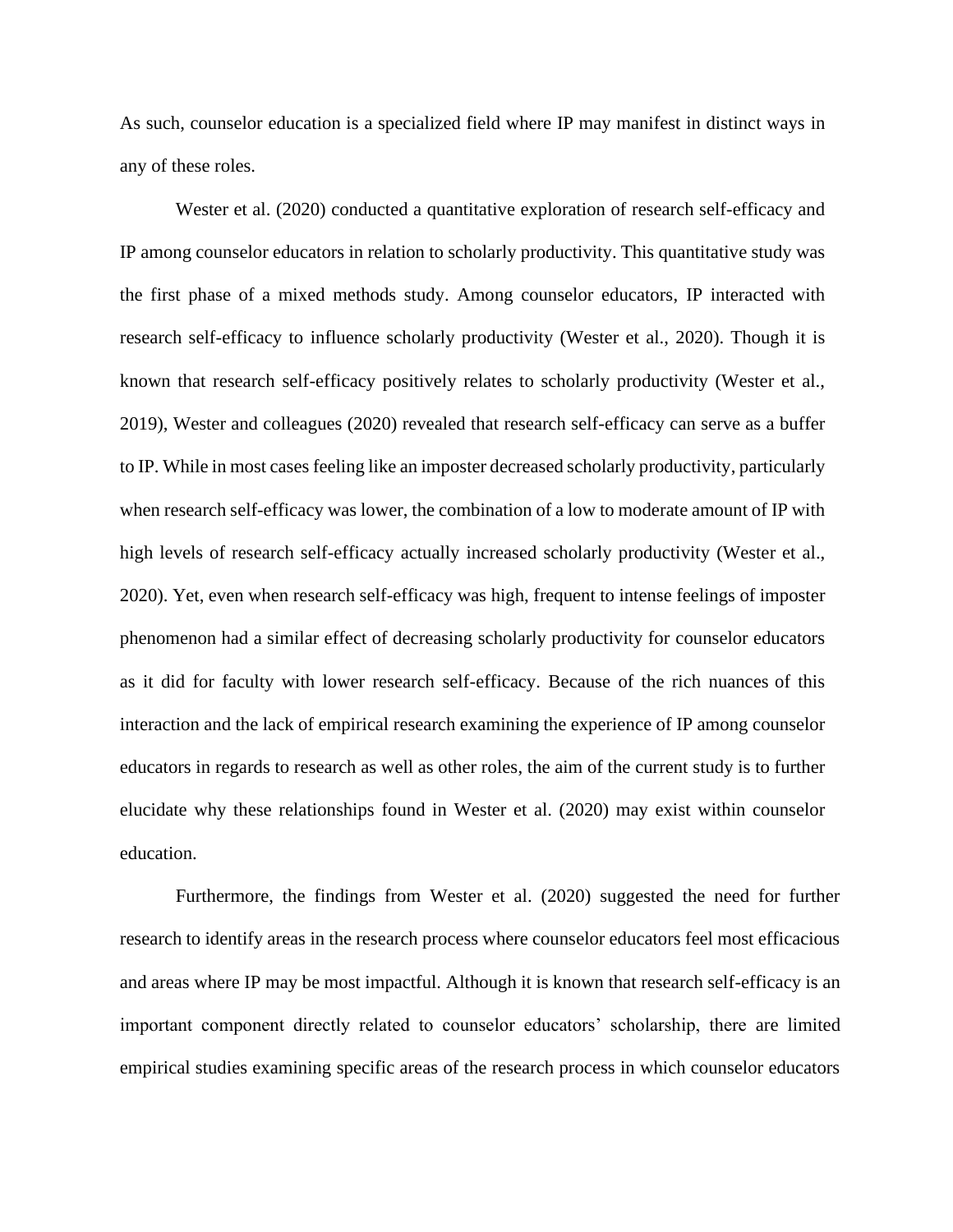feel more or less efficacious. Rigorous research includes engaging in all stages of a study including the literature review, research questions, research design, analysis, results, and dissemination (Wester et al., 2013). Since different skills are needed for each stage of the research process, the current study sought to gain an understanding of counselor educators' experiences within the research process that may enhance or mitigate IP including areas of strengths, challenges, and sources of supports.

This qualitative study is the second phase of an explanatory mixed methods research design that included two distinct phases. We used an explanatory sequential design with a followup explanation model (Creswell & Plano Clark, 2018) by initially conducting a quantitative research phase (Phase I; see Wester et al., 2020) followed by a qualitative study (Phase II) to provide more in depth understanding of our quantitative results. In Phase I, Wester et al. (2020) identified that counselor educators reported moderate levels of IP in their role as faculty. As noted above, through additional analysis, Wester and colleagues found that research self-efficacy can serve as a buffer to IP and when research self-efficacy is low, scholarly productivity becomes inversely related to IP. While this is important information, what is less known is how IP is experienced among counselor educators in relation to research efficacy and scholarly productivity, if IP is experienced in specific phases of research, and the factors that lead to IP. Additionally, it is unclear if IP exists solely in relation to the researcher role or if IP spans across other roles held by counselor educators. Therefore, the goal for this second qualitative phase of the study was to enhance our understanding of IP in relation to research and the breadth of IP across the counselor education faculty role, including faculty experiences of the research process and triggers of and supports to minimizing IP. We investigated the following research questions:

1. How do counselor educators describe IP and efficacy specifically in relation to the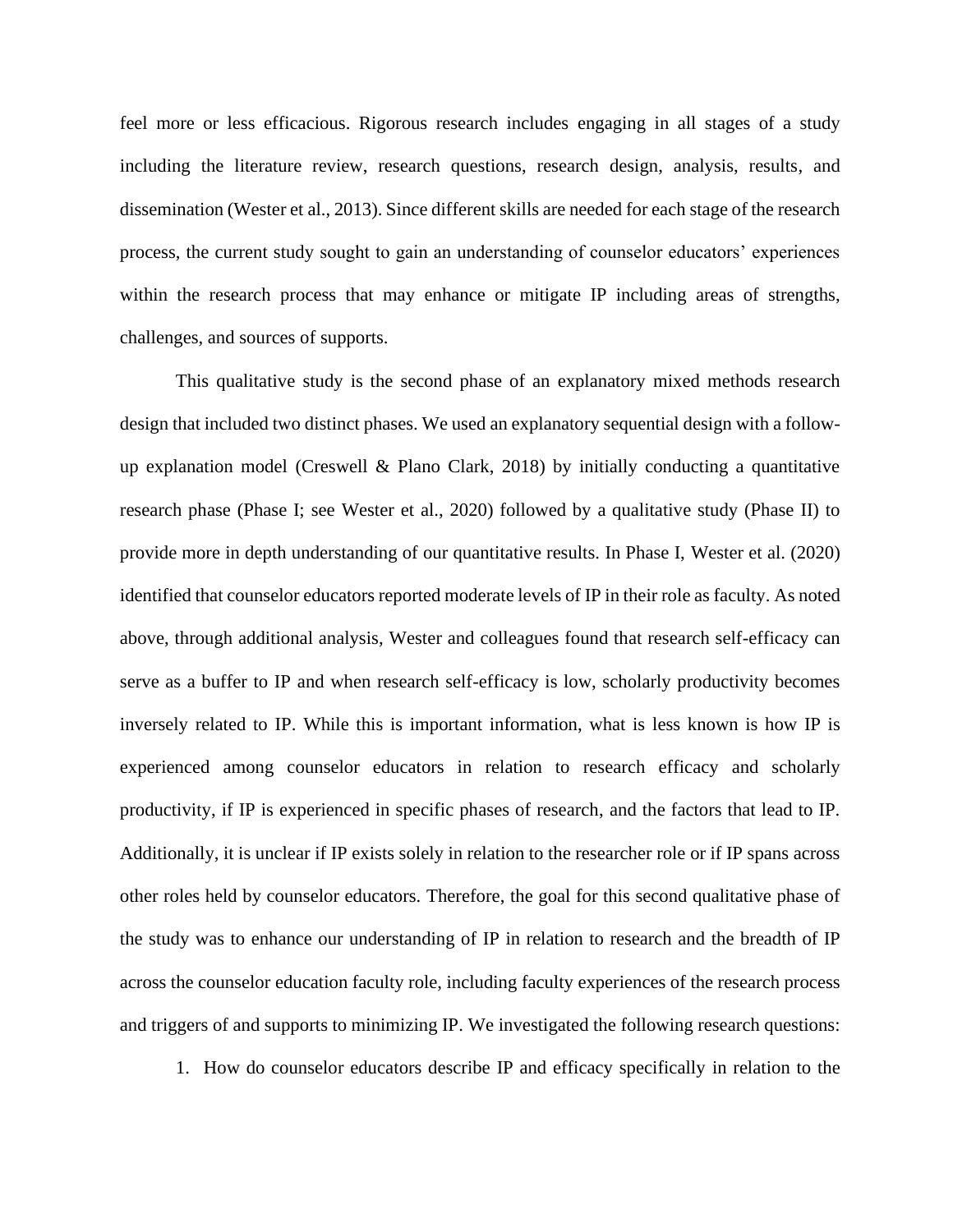research process?

2. What, generally, is the experience of IP among counselor educators?

#### **Method**

Content analysis was used in the present study to address the research questions. Content analysis was chosen because we sought to use a systematic approach to identify and document counselor educators' views and experiences (Drisko & Maschi, 2015). Data for the current study was collected as part of a two-phase mixed methods design and research was approved by the university Institutional Review Board. In Phase I, the researchers sent recruitment emails to publicly listed faculty from all CACREP accredited master's and doctoral programs (*N* = 2,885). Inclusion criteria included being an active faculty member in a CACREP accredited counselor education program. In total, 247 counselor educators completed an online questionnaire and participated in the large-scale survey exploring the relationship between IP, research selfefficacy, and scholarly productivity among counselor educators; additional information for Phase I can be found in Wester et al. (2020). At the end of the survey in Phase I, all participants were asked if they would be interested in completing a series of open-ended questions as part of a follow up study (Phase II) to gain more depth and experiential information regarding IP; 95 counselor educators from Phase I volunteered for Phase II. Interested participants provided their contact information. Seventeen open ended follow up questions were sent to all of the 95 counselor educators who volunteered during Phase I.

#### **Participants**

A total of 26 counselor educators participated in the online open ended follow up questions (response rate of 27.3% of the 95 volunteers from Phase I). One participant did not complete the majority of the questions and was removed from further analysis. Of the 25 useable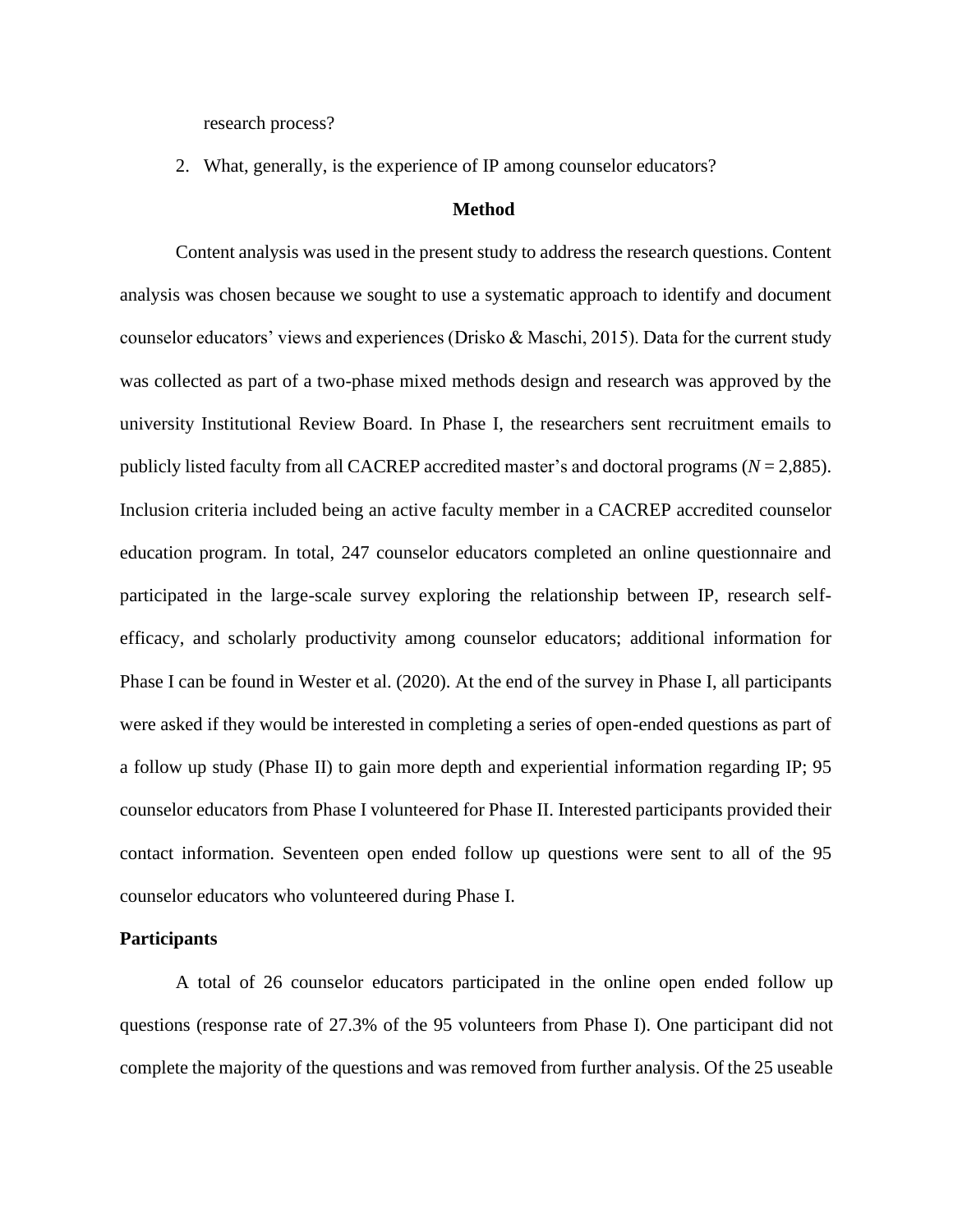responses, eighteen (72%) identified as female and seven (28%) identified as male. Most participants identified their race/ethnicity as Caucasian/White (*n* = 22; 88%), with one (4%) identifying as Hispanic/Latino, one (4%) identifying as multiracial, and one (4%) identifying as African American or Black. Fifteen participants (60%) were tenure track assistant professors, four (16%) were tenured/tenure track associate professors, four (16%) were full professors, one (4%) was clinical/teaching faculty, and one (4%) was currently department chair.

#### **Procedures and Data Analysis**

Participants were sent an online survey that contained a series of 17 open-ended questions through email. The email provided an informed consent document, identifying how this phase was connected to Phase I, and a link to an online survey document with the openended questions. Open ended questions were developed in combination from findings from Phase I, a thorough review of the literature on IP and scholarship among faculty in higher education, and the researchers' experiences as counselor educators. Questions were developed to better discern where and when confidence versus imposter feelings were felt during the research process and to gain an understanding of participants' roles and expectations as faculty, general feelings of IP across faculty roles, and events that may trigger or quiet imposter feelings. An example of a few of the interview questions included: *What areas of the research process do you feel confident in?; Where have these feeling of being an imposter, or questioning your abilities been loudest for you in your role as a faculty member?; What tends to trigger your sense of feeling like an imposter?*

The research team consisted of two coders (first and second authors), who utilized an emergent inductive coding approach to analyze data from participants' recorded text responses to the open-ended questions. A codebook was developed to operationalize definitions and create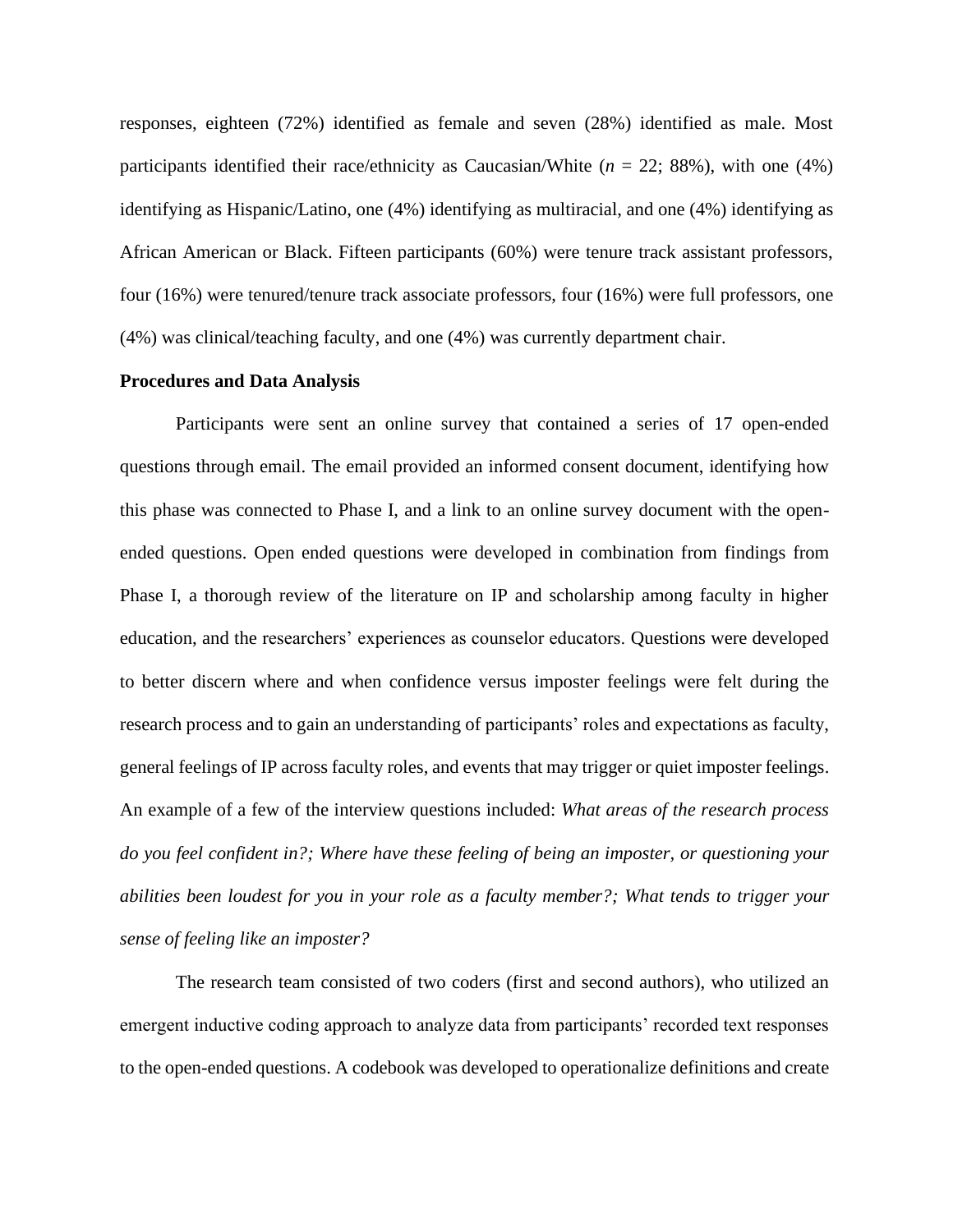an initial list of categories through emergent coding (Neuendorf, 2002). Coders engaged in two rounds of pilot coding using random samples of two and three cases, respectively, until we reached strong agreement. We used SPSS (version 26) to calculate inter-rater reliability by statistically comparing researchers' codes across the pilot cases using Cohens' kappa coefficient  $(\kappa = .983)$ . Following the pilot coding process, coders coded the remaining cases individually with high interrater reliability (overall  $\kappa = .963$ ). To determine the final coding, the two coders discussed any discrepancies until consensus was reached.

Researchers engaged in several strategies to promote trustworthiness and rigor. First, the codebook was reviewed by an external auditor (third author) to ensure categories exhaustively represented the data, while also being mutually exclusive. Considering the auditor's feedback, the coders revised the structure and wording of themes. In addition, the coding process was recursive as coders continuously reviewed the data to support constant engagement with the text (Creswell & Poth, 2018). Finally, researchers ensured that consensus was reached in the coding process and the calculation of Cohens' kappa statistically indicated high interrater rater reliability between coders.

#### **Results**

In total, six overarching categories emerged. The first three categories directly expanded the findings of Phase I including: (a) inconsistent areas of efficacy in the research process, (b) supports in conducting research, and (c) barriers in conducting research. In addition, three additional categories emerged in relation to participants' experiences of IP across roles including: (a) experiences of IP across roles, (b) triggers of IP, and (c) factors that quiet IP, with 56 subcategories subsumed under these six superordinate categories. All subcategories are listed within Table 1.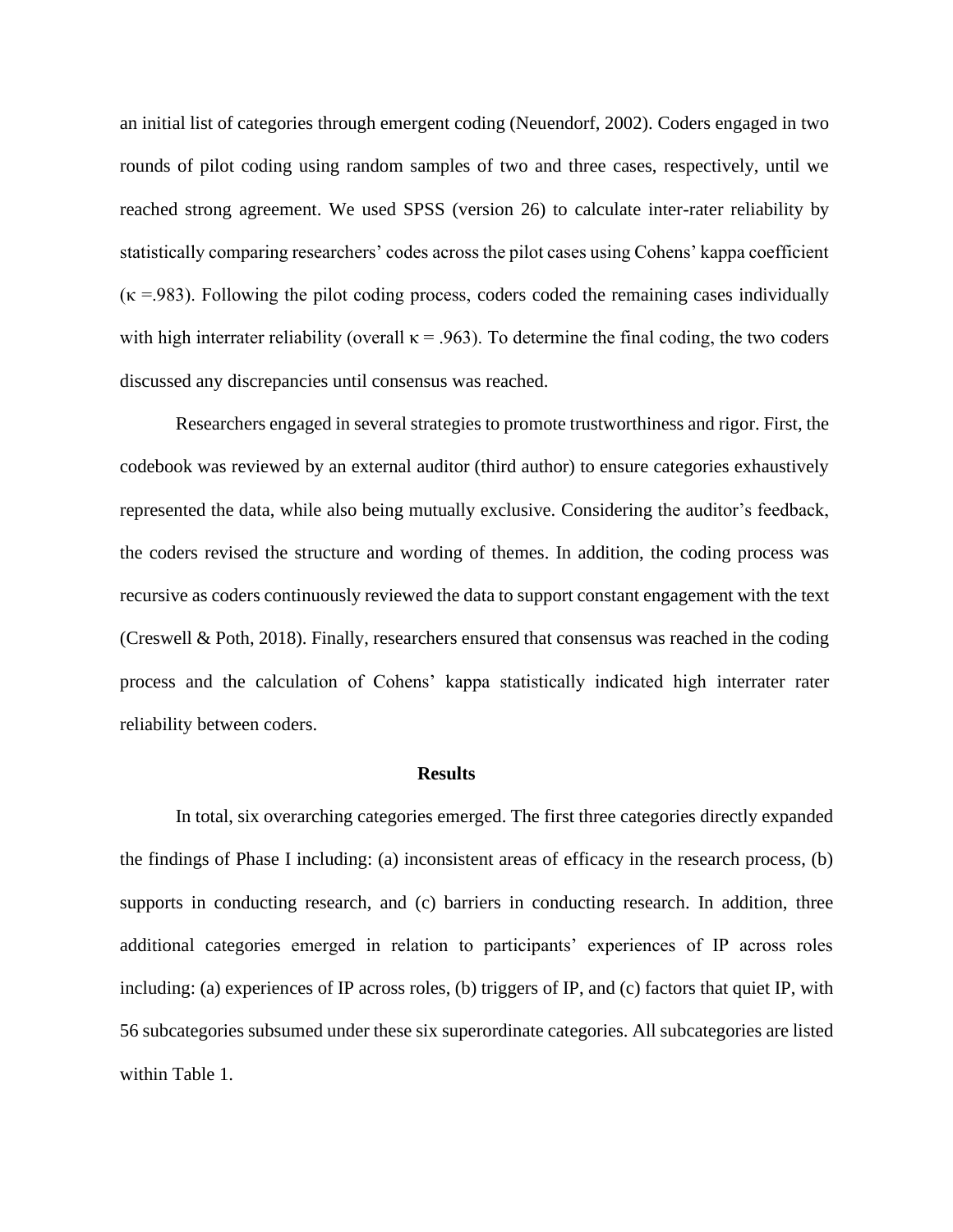Table 1. *Analysis by Category* (*N* = 26)

| 1. Inconsistent Areas of Efficacy in the Research Process |                  |               |                                       |                  |                |
|-----------------------------------------------------------|------------------|---------------|---------------------------------------|------------------|----------------|
| Areas of Efficacy in Research                             | $\boldsymbol{n}$ | $\frac{0}{0}$ | Lack of Efficacy in Research          | $\boldsymbol{n}$ | $\frac{0}{0}$  |
| What I was trained in                                     |                  | 3.8           | What I was trained in                 | $\overline{0}$   | $\overline{0}$ |
| Vision/Preplanning                                        | 9                | 34.6          | Vision/Preplanning                    | $\overline{2}$   | 7.7            |
| Participant recruitment                                   | 8                | 30.8          | Participant recruitment               | $\overline{2}$   | 7.7            |
| Study design/methodology                                  | 12               | 46.2          | Study design/methodology              | 4                | 15.4           |
| Literature review                                         | 11               | 42.3          | <b>Literature Review</b>              | $\overline{2}$   | 7.7            |
| Developing a research question                            | 16               | 61.5          | Developing a research question        | $\mathbf{2}$     | 7.7            |
| Quantitative data analysis                                | 7                | 26.9          | Quantitative data analysis            | 8                | 30.8           |
| Qualitative data analysis                                 | 10               | 38.5          | Qualitative data analysis             | $\overline{2}$   | 7.7            |
| Data collection                                           | 11               | 42.3          | Data collection                       | $\overline{2}$   | 7.7            |
| Data analysis in general                                  | 10               | 38.5          | Data analysis in general              | 8                | 30.8           |
| Interpreting results                                      | 8                | 30.8          | Interpreting results                  | 6                | 23.1           |
| Writing/publication                                       | 5                | 19.2          | Writing/publication                   | 9                | 34.6           |
| Developing connection with community                      |                  | 3.8           | Developing connections with community | 3                | 11.5           |
| 2. Supports in Conducting Research                        | $\boldsymbol{n}$ | $\frac{0}{0}$ | 3. Barriers in Conducting Research    | $\boldsymbol{n}$ | $\frac{0}{0}$  |
| Collaboration with others in general                      | 11               | 42.3          | Other job demands/lack of time        | 11               | 42.3           |
| Editorial support                                         | 13               | 50            | Lack of mentorship/support            | 4                | 15.4           |
| Mentorship                                                | 5                | 19.2          | Journal submission process            | $\overline{2}$   | 7.7            |
| Preference to work collaboratively                        | 21               | 80.8          | Co-authors or team                    | 3                | 11.5           |
| Preference to work alone                                  |                  | 3.8           |                                       |                  |                |
| Preference to work both collaboratively & alone           | 4                | 15.4          |                                       |                  |                |
| Collaborations: strengths/weaknesses                      | 12               | 46.2          |                                       |                  |                |
| Collaborations: deadlines/schedule                        | 8                | 30.8          |                                       |                  |                |
| Collaborations: positive relationships                    | 3                | 11.5          |                                       |                  |                |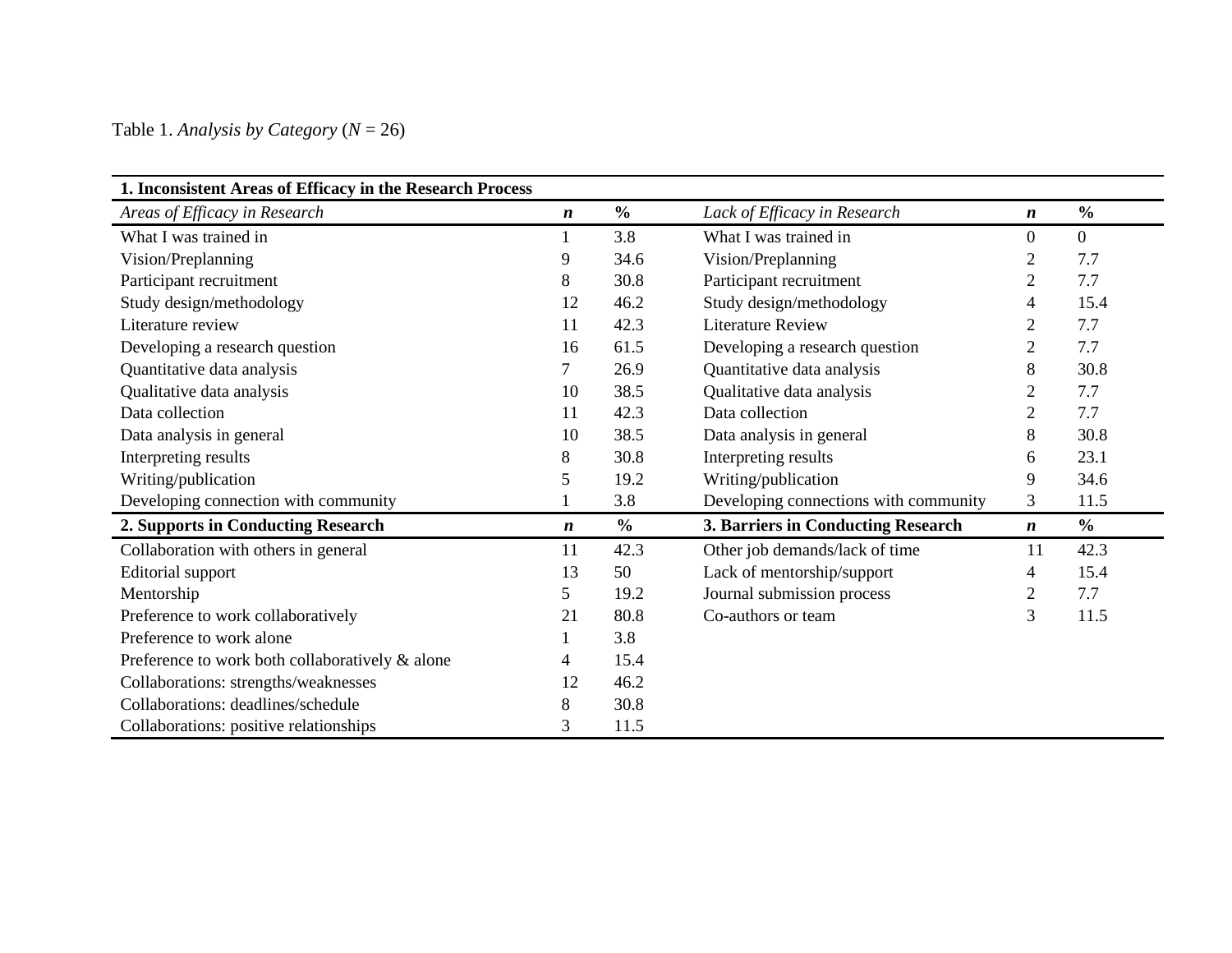# Table 1. (Continued)

| 4. Experiences of Imposter Phenomenon<br><b>Across Roles</b>             | $\boldsymbol{n}$ | $\frac{6}{6}$ | 5. Triggers of Imposter Phenomenon        | $\boldsymbol{n}$ | $\frac{0}{0}$ |
|--------------------------------------------------------------------------|------------------|---------------|-------------------------------------------|------------------|---------------|
| Presence of IP                                                           | 21               | 80.8          | Academic environment that fosters IP      | 6                | 23.1          |
| IP in Research                                                           | 18               | 69.2          | Not knowing something                     | 11               | 42.3          |
| IP in Teaching                                                           | 12               | 46.2          | Feeling overwhelmed                       | 2                | 7.7           |
| IP in Service                                                            | 6                | 23.1          | Comparing self with peers                 | 3                | 11.5          |
| IP in Leadership                                                         | 3                | 11.5          | Comparing self with perceived authority   | 8                | 30.8          |
| Lack of confidence rather than IP                                        |                  | 3.8           | Criticism from peers                      | 4                | 15.4          |
| Feeling inadequate                                                       | 13               | 50            | Criticism from those with more experience |                  | 3.8           |
| Fear that others would "find out"                                        | 4                | 15.4          | Critical journal reviews or rejections    | 5                | 19.2          |
| Describes IP as normative growth process                                 | 5                | 19.2          | Tenure process                            | 5                | 19.2          |
| IP negatively impacts career goals                                       | 10               | 38.5          | Being new as counselor educator           | 8                | 30.8          |
| IP positively impacts career goals                                       | 3                | 11.5          |                                           |                  |               |
| 6. Factors that Quiet Imposter Phenomenon                                |                  |               |                                           | $\boldsymbol{n}$ | $\frac{0}{0}$ |
| Supportive relationships with others                                     |                  |               |                                           | 11               | 42.3          |
| Mentorship                                                               |                  |               |                                           | 5                | 19.2          |
| Accolades or recognition from others                                     |                  |               |                                           | 3                | 11.5          |
| Comparing self with perceived experts                                    |                  |               |                                           |                  | 3.8           |
| Seeing results or successes                                              |                  |               |                                           | 9                | 34.6          |
| Time and experience                                                      |                  |               |                                           | 5                | 19.2          |
| Encouragement or positive feedback from peers                            |                  |               |                                           | 3                | 11.5          |
| Encouragement or positive feedback from well-known scholars in the field |                  |               |                                           |                  | 3.8           |
| Comfort with authenticity                                                |                  |               |                                           | 3                | 11.5          |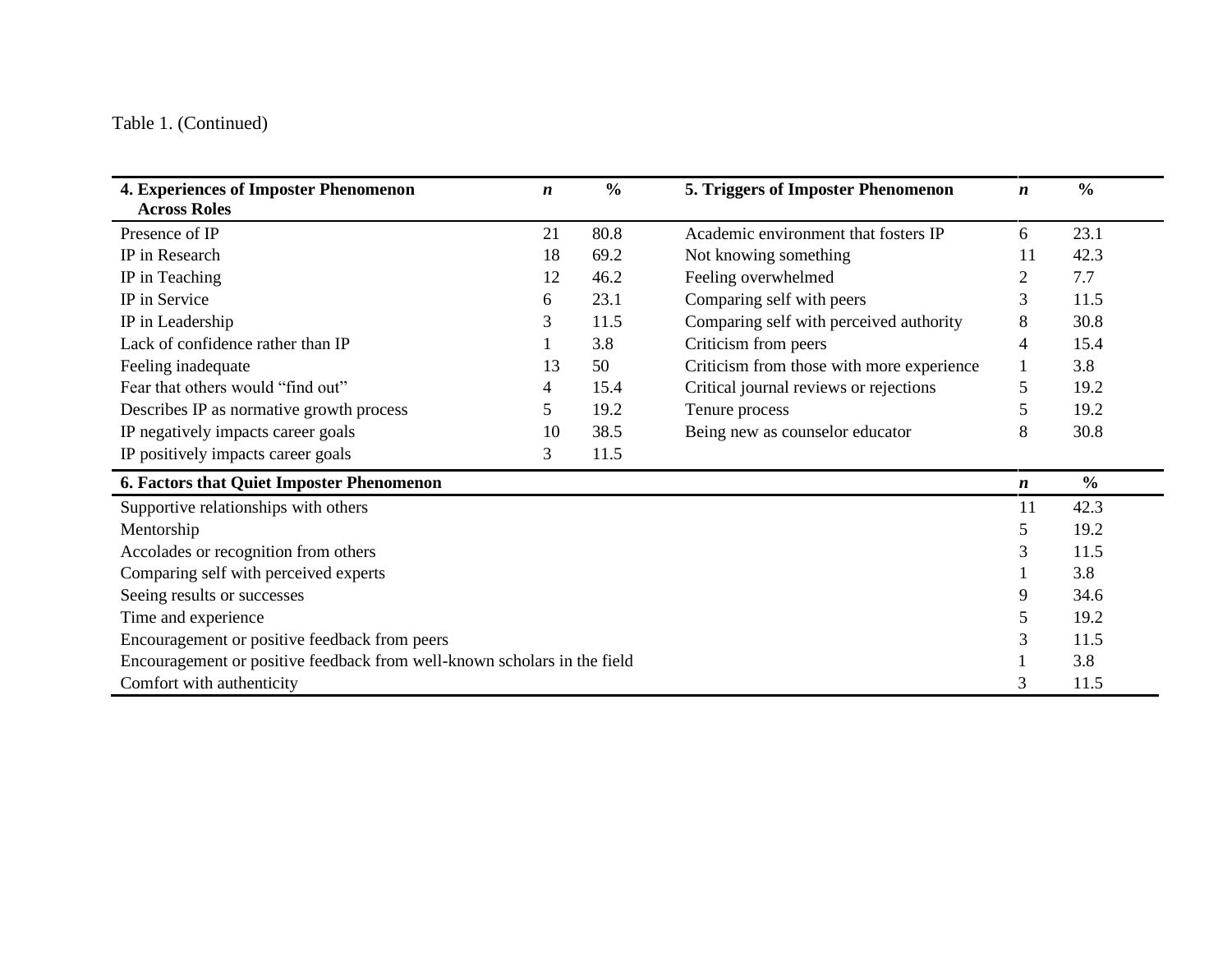#### **Inconsistent Areas of Efficacy in the Research Process**

This category emerged across all 25 participants and included specific aspects of the research process (e.g., developing a research question through completion and publication of a study) in which participants felt efficacious as well as areas in which they questioned their abilities. Thirteen subcategories were included within this category. Overall, participants greatly varied in areas they felt more or less efficacious in research, with little consistency across results. Of note, three areas of the research process were identified by a roughly equal number of participants as either an area they felt efficacious in or as areas they questioned their abilities, including interpreting results (30.8% felt efficacious; 23.1% lacked efficacy), data analysis in general (38.5% felt efficacious; 30.8% lacked efficacy), and quantitative data analysis (26.9% felt efficacious; 30.8% lacked efficacy).

Most participants identified confidence in developing a research question (61.5% felt efficacious), followed by study design and research methodology (46.5% felt efficacious), literature review (42.3% felt efficacious), and data collection (42.3% felt efficacious). As one participant noted, "I feel confident in developing a research question, designing the study, data collection." Slightly more respondents identified confidence in qualitative analysis as compared to quantitative analysis. Participants identified additional areas of confidence including vision or preplanning for a research study ("I feel most confident with the vision") and participant recruitment or working with participants ("developing and following through with a sampling plan"). Areas of confidence that were relatively rare in responses, but were noted for a few participants, included writing/publications ("manuscript preparation"; 19.2% felt efficacious; 34.6% lacked efficacy), developing research connections with the community ("building community relationships"; 3.9% felt efficacious; 11.5% lacked efficacy) and confidence in their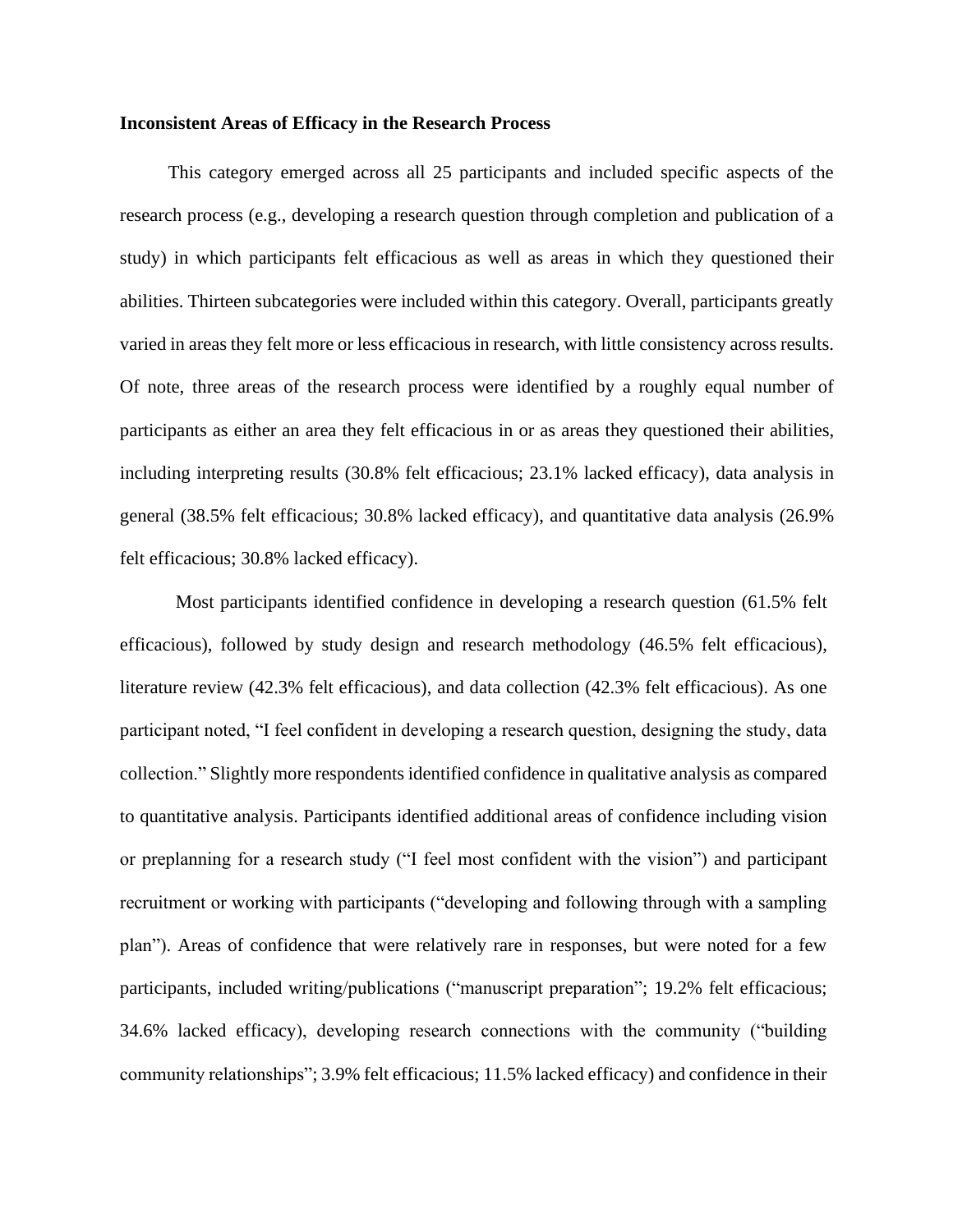research training (3.8% felt efficacious). As one participant noted, "I feel confident to do the kind of research I was trained to do."

Conversely, participants identified specific areas of the research process in which they felt less efficacious – while a few participants did note that they felt efficacious in some of these areas, more participants indicated these were areas they felt lower in research self-efficacy and/or felt like an imposter (see Table 1). Overall, writing/publication was the most frequently mentioned aspect of the research process in which counselor educators felt less confident. For example, participants described how they question their ability "to provide a meaningful writeup of the study" and had concerns regarding "writing to specific outlets." The second most common area participants' questioned their abilities was in quantitative data analysis. For example, participants reported they questioned their ability with "analyzing data (setting it up correctly)" or "high level data analysis." However, as noted above, roughly equal number of participants indicated quantitative data analysis as an area they felt confident in. Additional areas of the research process that participants mentioned less frequently in relation to their lack of confidence included study design and research methodology ("understanding how to design studies that use statistical procedures"; 15.4% lacked efficacy) and interpreting results of a study (23.1% lacked efficacy). Of note, relatively few participants mentioned questioning their abilities in several beginning aspects of the research process including developing a research question, conducting a literature review ("after the articles are collected, I struggle to read through and organize them in a helpful fashion"), and having a vision or preplanning for a research study.

#### **Supports in Conducting Research**

The second category, Supports in Conducting Research, emerged among all 25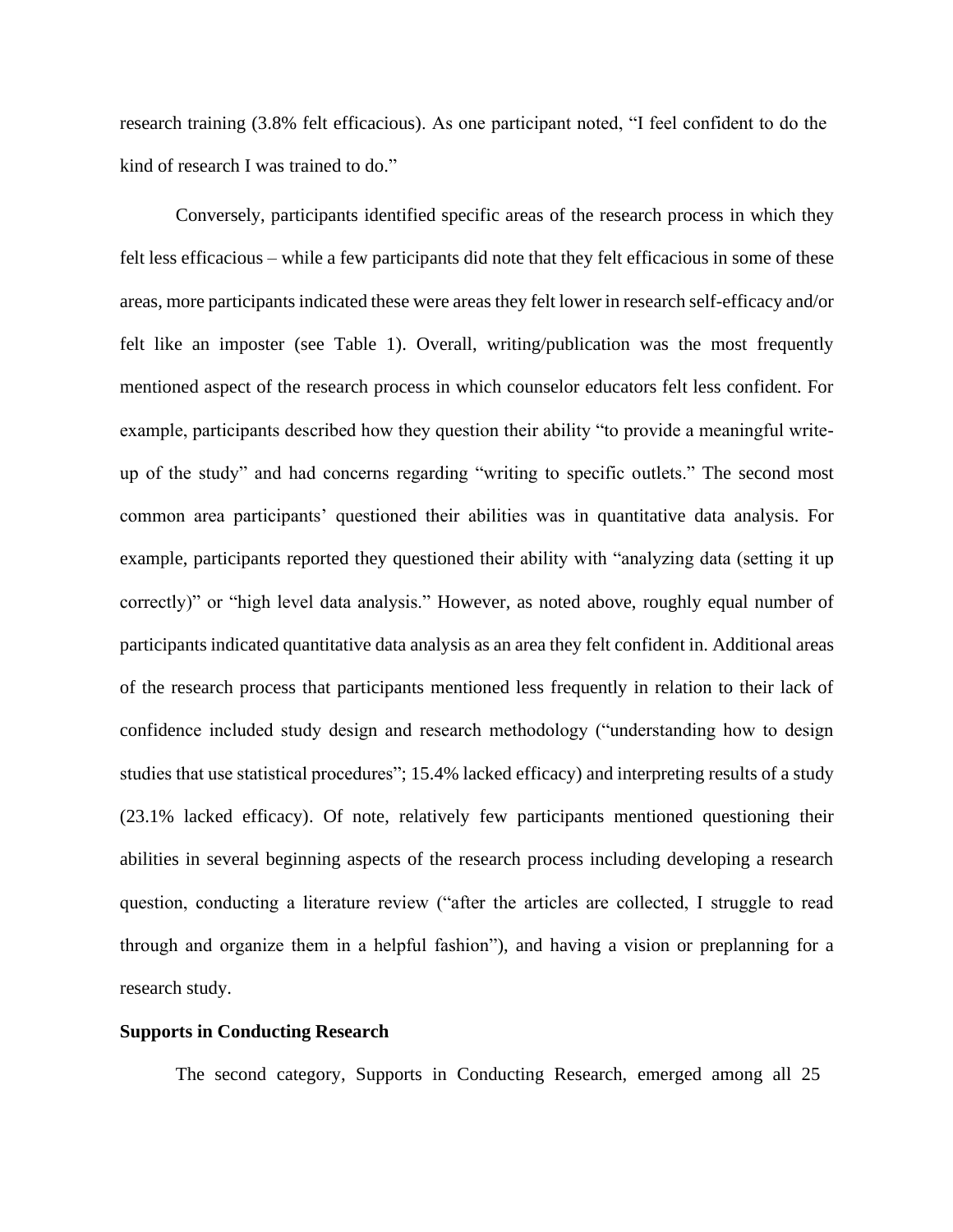participants and included various sources of support that participants found beneficial throughout the research process. This category included nine subcategories. Overall, multiple participants identified collaboration with others in general as an important source of support when conducting and preparing a research project for publication. As one participant noted, "I have never written anything without co-authors...so I think the help of peers is my best support." The overwhelming majority of participants reported a notable preference to work collaboratively with others throughout the research process ("I feel very unprepared when it comes to taking this task on alone") or preference to work both collaboratively and alone on various projects ("For every project I collaborate on, I try to identify two projects on my own"). Participants also noted that they preferred to work collaboratively for a variety of specific reasons including collaboration to balance each other's strengths and weaknesses and collaboration to help stay accountable in regard to deadlines and schedules for the research process. For instance, one participant noted, "[research team members] hold me accountable to what we have agreed to do plus we can benefit from each other's strengths." Additionally, three participants reported that working collaboratively allowed them to build positive relationships with others. As one participant described, "I think the relational aspect of coresearching is fun." Participants also identified additional sources of support including mentorship ("I can always call/text my research mentor if I feel stuck") and receiving editorial support ("I have my manuscript reviewed by someone else for clarity").

#### **Barriers in Conducting Research**

Conversely, 13 of 25 participants mentioned barriers in conducting research which included challenges they faced within the research process, project completion, and research productivity. This category included four subcategories. Almost half of the participants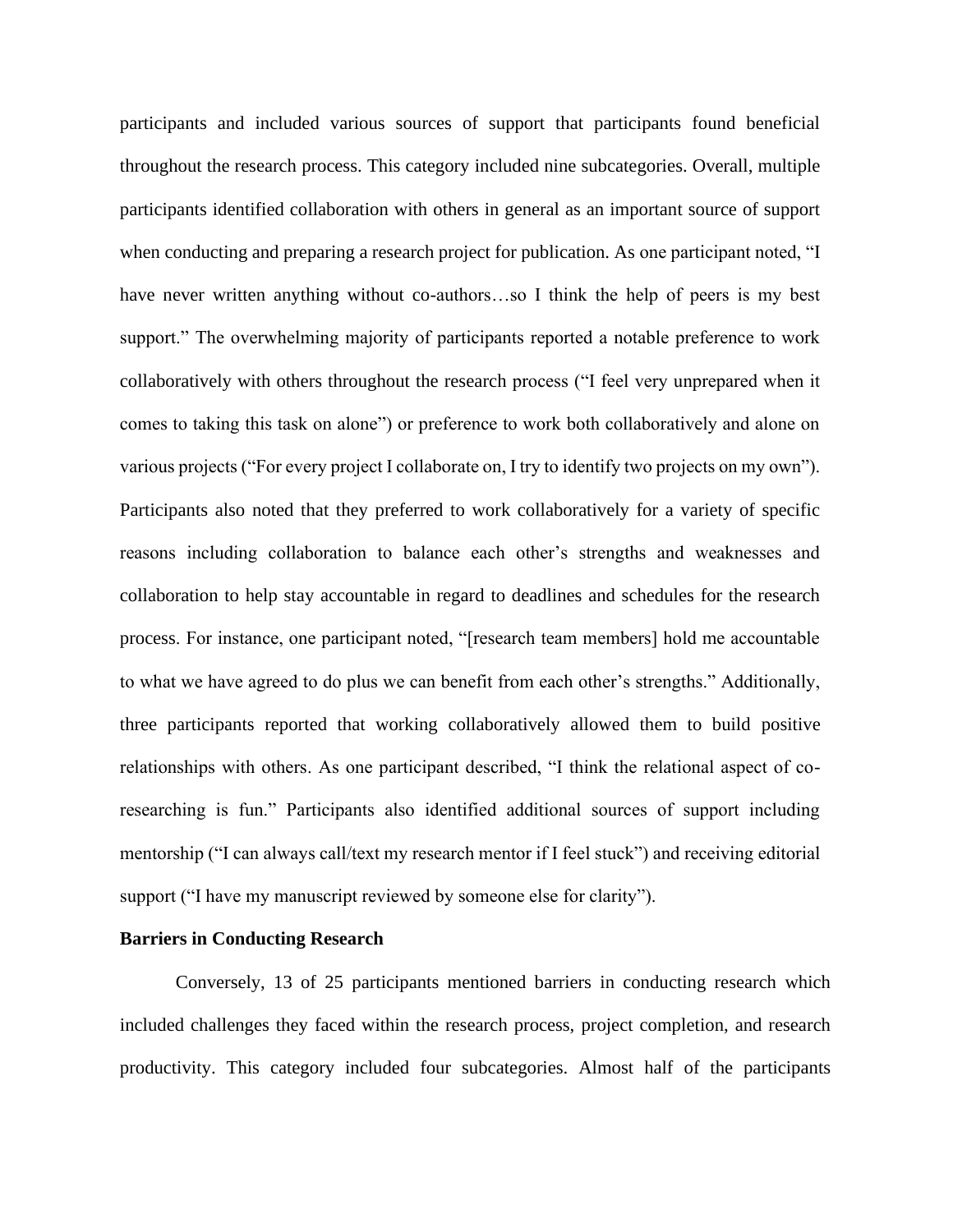identified that other job demands and/or lack of time hindered their ability to focus on research. For example, participants described the difficulty of "finding the time to write" or "the demands in this position for teaching and service are higher." Additionally, participants mentioned challenges in the journal submission process itself ("poor or critical reviewers, selecting a journal outlet, length of time in the review process"). Several participants also described that a lack of mentorship or support from others in the research process was a barrier. For instance, one participant reported, "I didn't have a research mentor…but, I am certain I could have (and still could) benefitted from a more senior faculty giving me tips along the way." Interestingly, a couple of participants identified challenges with collaborative research, and specifically noted that co-authors or teams are sometimes barriers to publication and research project completion. For example, one participant noted the challenge, "when co-authors don't fulfill their responsibilities." Notably, one participant solely preferred to work alone on research projects because working collaboratively "takes a long time to get our schedules to 'sync' and I feel pressured to make sure I have articles for tenure."

#### **Experiences of Imposter Phenomenon Across Roles**

This fourth category emerged across 22 out of 25 participants who described their various experiences of IP (or lack thereof), areas of their work where they felt like an imposter, and description of IP. This category included eleven subcategories.

Overall, most participants reported the presence of imposter feelings. Participants noted, "many times I have felt like an imposter. I feel like I live up to the saying that those who can't - teach," and "It is common to wake-up and think, 'what the  $*&#$  am I doing?"". Of note, one participant reported feeling a lack of confidence but did not identify with IP. He described, "I have felt a lack of confidence at times in my roles…however, I do know I have a solid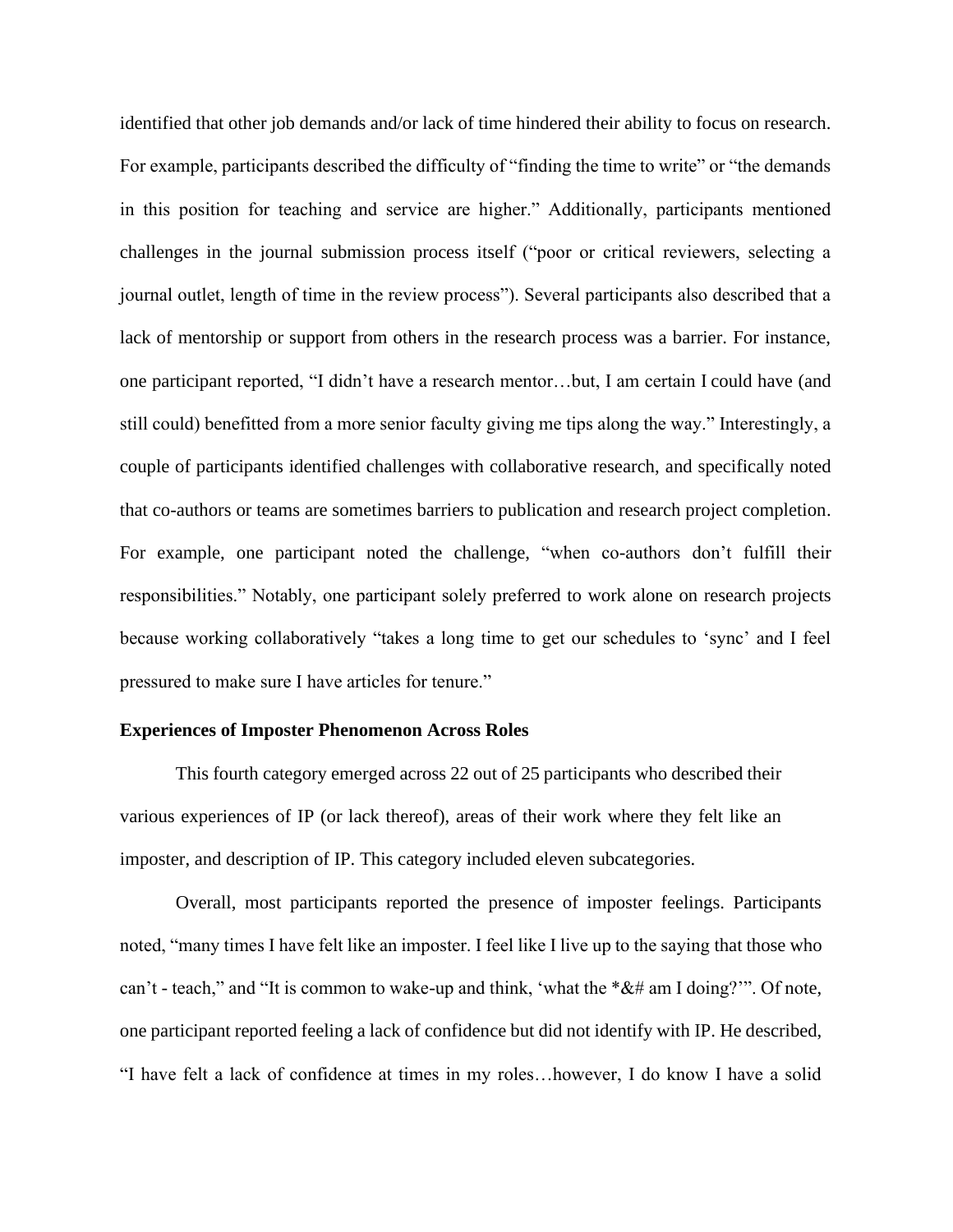clinical background and excellent education to be working in these various roles." Participant responses were most likely to identify IP in the area of research (69.2%) followed by teaching (46.2%) and service (23.1%). For example, participants described, "I avoid certain types of research because I don't think I can do them well," while other participants identified other roles, like teaching, "[I feel IP in] teaching especially related to getting some mediocre teaching evaluations and feeling like I should be doing better at this." Three participant responses (11.5%) identified leadership roles as a separate and unique area where they felt like imposters ("I also do not feel qualified to hold leadership").

For participants, the most common IP experience was feeling inadequate or insecure. Half of participants described experiences where they felt inadequate in their role or abilities. For example, participants described how "feelings of 'not good enough' and shame regularly surface" or "I won a research award this past year, and I totally feel as though I didn't deserve it." Additionally, several participants described a fear that others would "find out" that they were inadequate. As one participated noted, "I have always felt like people will eventually figure out that I'm not as smart as they once thought." Overall, a little less than half of participants reported that IP negatively impacted their career goals ("I believe I could have been more productive and possibly taken more risks if I had believed that I was not an imposter"), whereas only three participants reported that IP positively impacted their career through pushing past their feelings and motivating them to work harder towards success. As one participant described, "I have been able to work through [imposter feelings] when they come up and I try to leverage them to help motivate me." Moreover, approximately a third of participants described IP as a normative growth process. Participants stated, "I honestly think a little dose of feeling like an imposter is healthy as it keeps me humble, in check and holds me accountable" and "I think it's normal to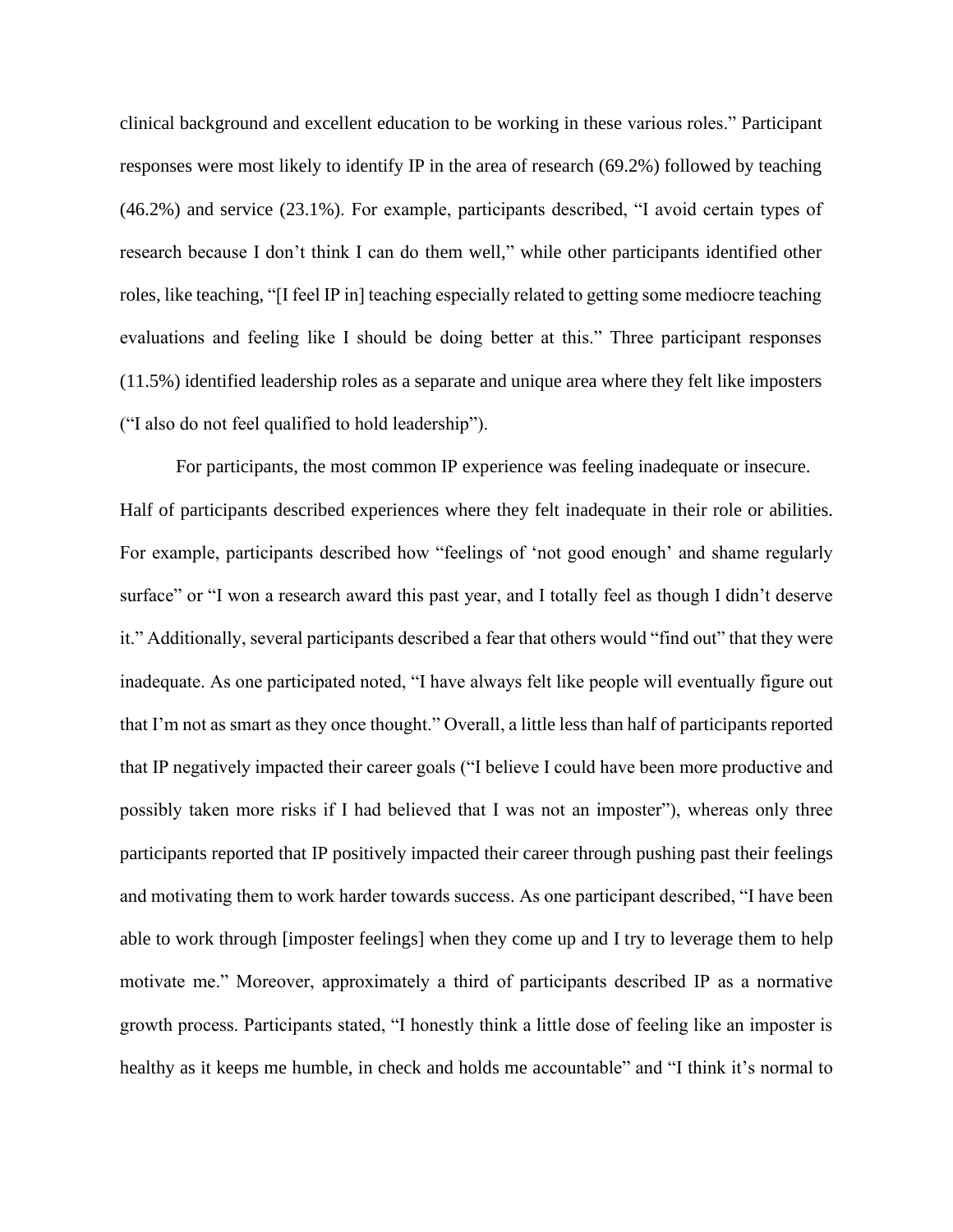feel like an imposter at times, as long as those feelings do not interfere with my ability to complete a project."

#### **Triggers of Imposter Phenomenon**

The next category emerged in 19 out of the 25 participants who described situations, events, and contributing factors that triggered or exacerbated their feelings of IP. This category included ten subcategories. Just under half of the participants identified that a perceived lack of knowledge triggered imposter feelings ("during teaching when students have difficult questions") and two participants reported feeling like an imposter when they were feeling overwhelmed. Additionally, several participants described that being new to the counselor educator role contributed to IP. For example, one participant described that she is, "the youngest and newest faculty member in a department of…full professors, so it is daunting to see what they have done." Approximately one third of participants felt like an imposter when they compared themselves with those in perceived authority or with more experience (i.e., professors of higher rank, well-known scholars in the field). For example, one participant noted that IP is triggered when "comparing myself to other people especially leaders in the field (kind of like how Facebook makes people feel bad about themselves)." Similarly, participants identified that imposter feelings emerged when they compared self with peers ("I am often comparing myself to others and struggle with accepting myself for who I am") or when they are criticized by peers ("[other counselors] discounted my (very relevant and doable) ideas…and I then felt very small and incapable"). One female participant also identified that IP is triggered when she receives criticism from those who have more experience or are in a perceived positions of power ("older men who have a higher rank than me").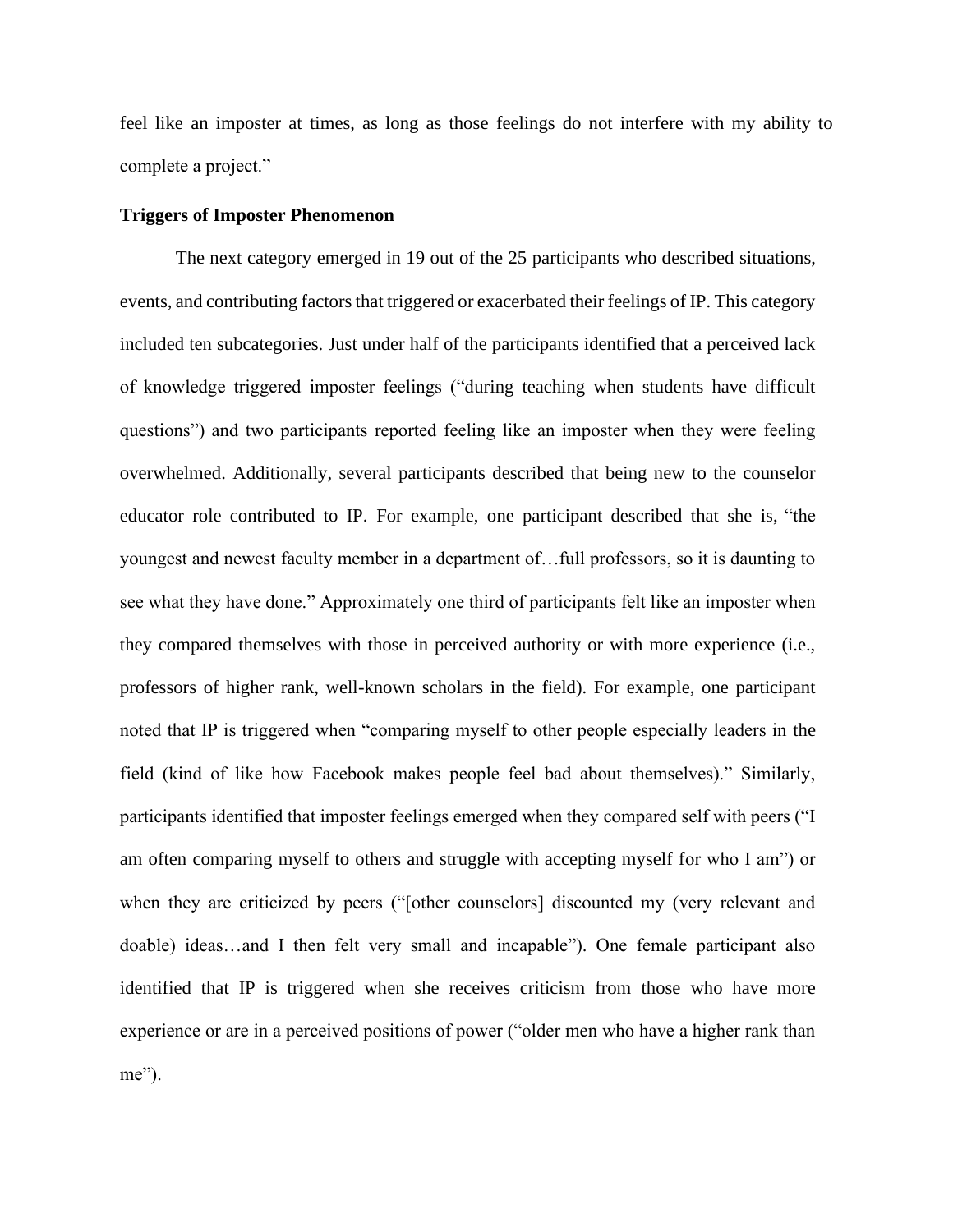At the broader level, a number of participants identified specific academic environments that trigger IP, often in relation to the culture of their program or department. For example, participants described several environmental triggers such as, "[imposter feelings] had to do with the scholarly environment I was in and the way other professors put down any research that wasn't like their own." Moreover, participants identified that critical journal review or rejections ("a critical editor who told me I can't write") and the tenure process can trigger imposter feelings.

#### **Factors that Quiet Imposter Phenomenon**

The final category emerged from 19 of the 25 participants and included participants' descriptions of the multiple experiences and factors that helped diminish imposter feelings. This category included nine subcategories. Supportive relationships with others (including colleagues, families, and friends) were the most commonly reported factors that helped quiet IP. For example, participants described how imposter feelings were quieted with "people sincerely believing in me—I'm grateful that I have some wonderful cheerleaders in my life" and "voicing those feelings with trusted others." Similarly, a few participants reported that encouragement and positive feedback from peers helped quiet IP ("hearing from other faculty member I am doing a 'good job'"), whereas one participant identified that receiving encouragement and positive feedback from well-known scholars in the field helped minimize imposter feelings.

Participants also described that IP is quieted when they receive accolades or recognition from others ("[when] a younger scholar…read my work and they admired it or it meant a lot to them"). Another factor that helped diminish imposter feelings included mentorship. For example, participants stated that their IP was quieted by "having mentors who have seniority share they've also felt like an imposter" or receiving "positive feedback from mentors." Additional factors that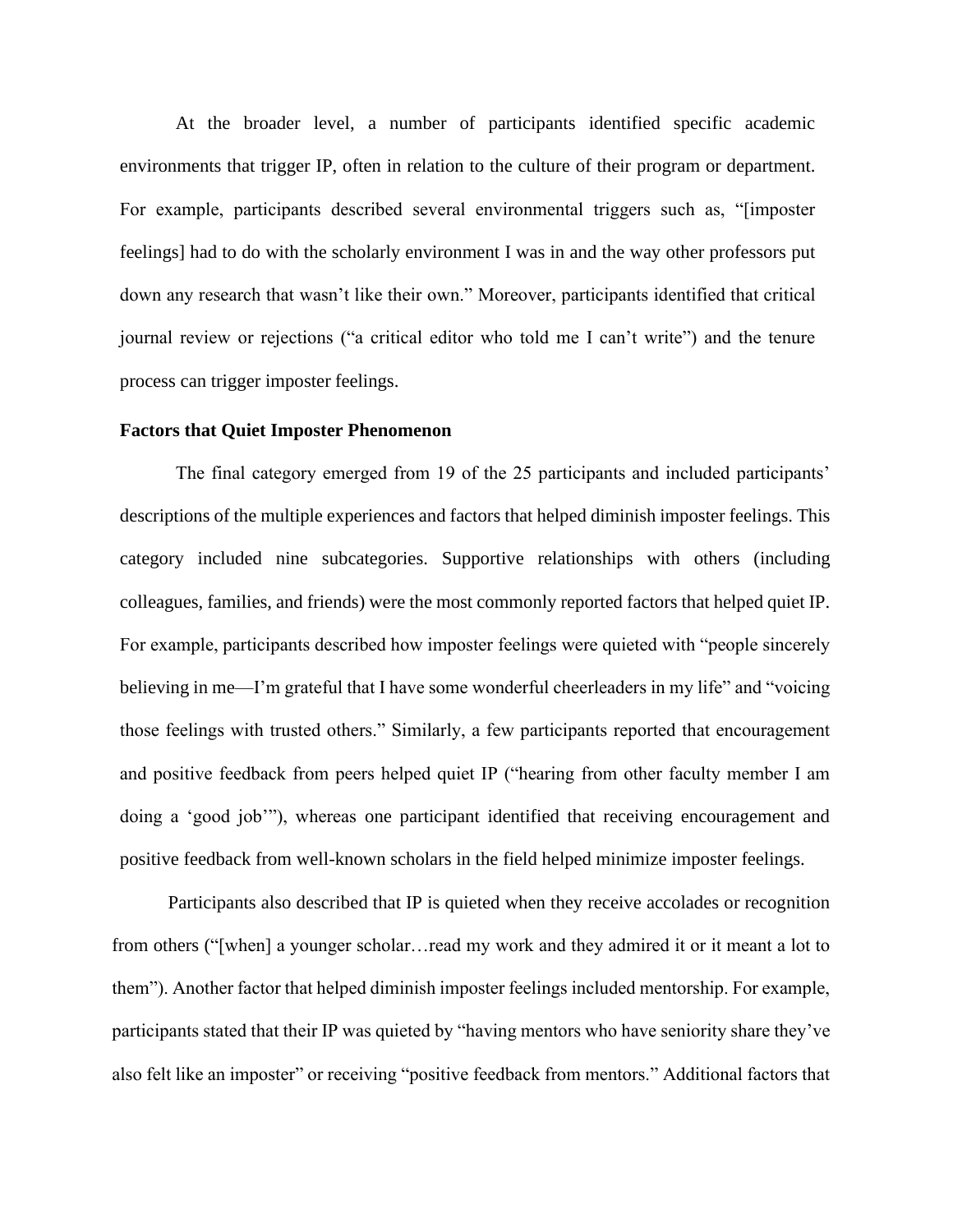quieted IP included seeing results or success in their work ("I keep some letters from former students that are very encouraging in my office where I can see them when I am feeling especially like an imposter"), time and experience in the counselor educator role, and comparing self with perceived experts and feeling as though they measure up ("I remember thinking 'okay, if [a reputable doctor] thought of this, and I thought of this then I'm doing something right!"). It is interesting to note that several participants described the importance of authenticity. Specifically, they described the importance of feeling comfortable with authenticity, which helped buffer imposter feelings. As one participant stated, "I don't over sell who I am and hope that I am transparent and authentic…I have never tried to be something I am not."

#### **Discussion and Implications**

The current study sought to enhance our understanding of IP among counselor educators specifically within the research process and in general across their role as faculty. Considering that fear of failure and perceived efficacy relate to whether an individual pursues or avoids their goals (Dweck, 1986; Urdan & Kaplan, 2020), identifying areas where counselor educators feel more or less efficacious in the research process can illuminate where IP emerges in the research process and expand our understanding of how IP may interact with research self-efficacy (see Wester et al., 2020), as well as other roles counselor educators have as faculty.

Overall, research was the most frequently identified role where counselor educators felt IP. Further, the most frequently cited aspects of the research process where participants questioned their ability were data analysis, interpretation and writing up a study for publication. Therefore, more counselor educators may feel efficacious around the beginning stage of research, with less efficacy around analyses and dissemination. These finding relate to the Phase I results, identifying that low research self-efficacy coupled with any level of IP resulted in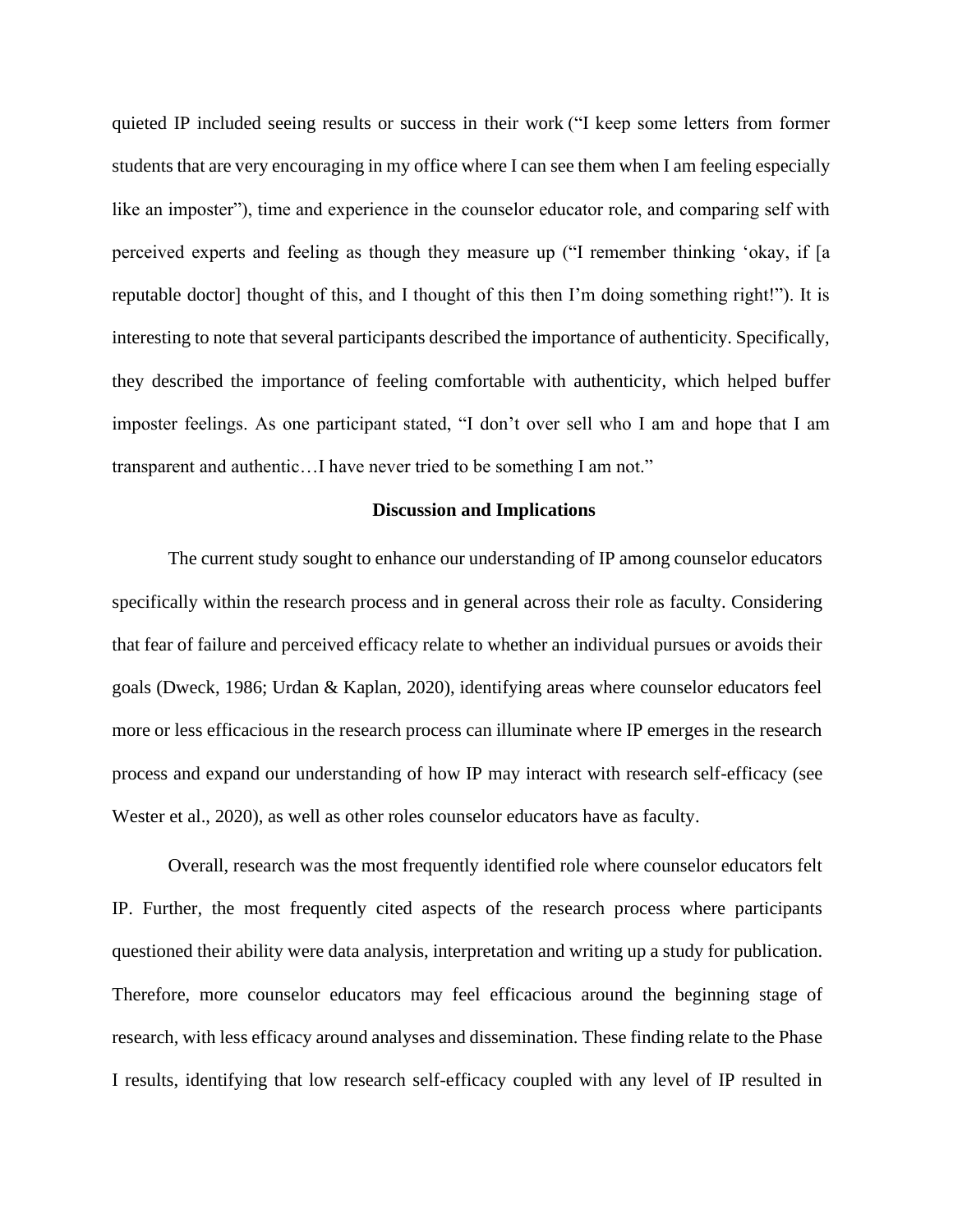decreased scholarly productivity (Wester et al., 2020). For example, if counselor educators lack confidence in writing and publishing their findings, it is likely their scholarly productivity will suffer. This also seems to align with the barriers to conducting research category, with counselor educators identifying lack of time or other job demands as a counselor educator getting in the way of finding time to write. While this may be true, it can also be understood through the lens of achievement goal theory, where faculty may be consciously (or unconsciously) avoiding engaging in analyzing and writing given the lower levels of efficacy they may feel about this portion of the research process.

However, the inconsistency in responses related to where counselor educators felt efficacious versus lacking efficacy suggests there is no "one size fits all" in terms of the research process for counselor educators. Given the increasing expectations for research productivity in higher education and the need to 'publish or perish' (Eagan & Garvey, 2015; Moosa, 2018), this finding highlights that there are many critical aspects in research where counselor educators may question their abilities, potentially leading to lower productivity. When this lower level of efficacy is paired with the feeling of being an imposter, then counselor educators may avoid engaging in research, diminishing the number of scholarly products they produce (Wester et al., 2020). Thus, identifying the unique areas in the research process where individual counselor educators may question their abilities, sheds light on specific research skills that may be important to address through professional development and/or enhanced research training in order to increase research self-efficacy among faculty.

Counselor educators also identified several factors that supported them throughout the research process, such as mentorship, colleagues, and supportive relationships, highlighting important sources of support that may aid productivity and the development of research skills in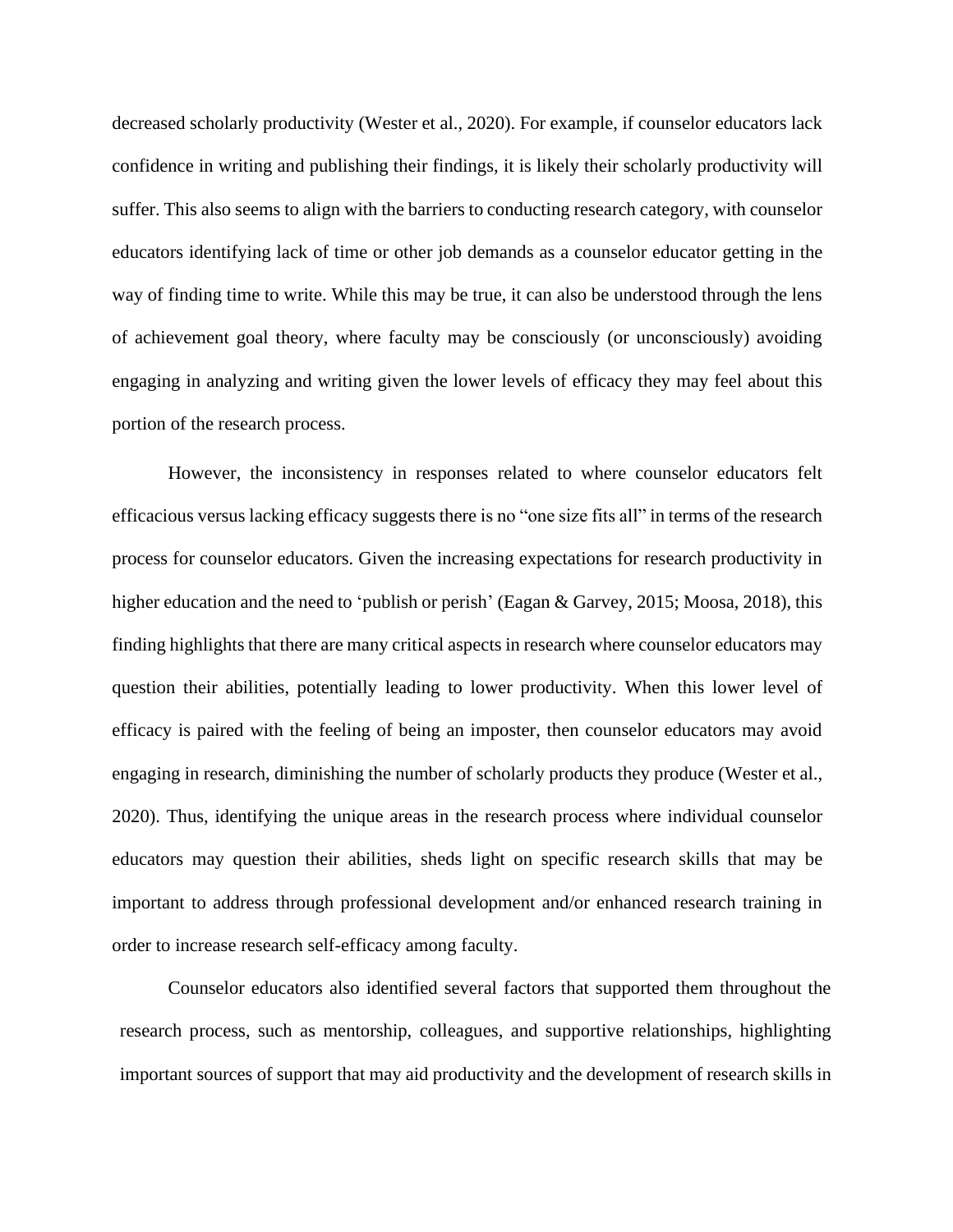counselor educators. This finding provides valuable insight regarding contextual and relational factors that may support research activities of counselor educators and explain how moderate to frequent level of IP can positively interact with high research self-efficacy (Wester et al., 2020). Many participants described supportive factors in relation to countering their weaknesses. For example, participants described how working collaboratively with others was helpful because it balanced each others strengths and limitations. Therefore, aligned with previous research, it appears that encouragement, support, and reassurance from colleagues, friends, and mentors can support the development of a positive researcher identity (Lamar  $\&$  Helm, 2017).

Since pressures in academic culture can enhance IP among faculty (Zorn, 2005), the areas of supports and barriers of the research process that were identified by faculty in the present study can inform counselor education practices. For example, peer collaborations, mentorship, and manuscript editing may support research productivity, accountability, and positive relationships among colleagues. Moreover, finding the right team for research collaborations, seeking out a research mentor, and requesting support from seasoned colleagues regarding the journal submission process may help overcome barriers to research productivity.

While most participants experienced imposter phenomenon in research, additional data emerged regarding their experience of IP across the faculty role including teaching, service, and leadership. This highlights that IP can emerge across all aspects of counselor educators' work and there is a need to explore IP across the variety of roles that counselor educators are expected to serve. Participants' description of IP and IP triggers across roles, including feeling inadequate, fear that others would 'find out', triggers in the academic environment, being new to the faculty role, receiving journal rejections or critical feedback, and comparing self with others, are consistent with descriptions of IP among faculty in higher education across fields (Clance &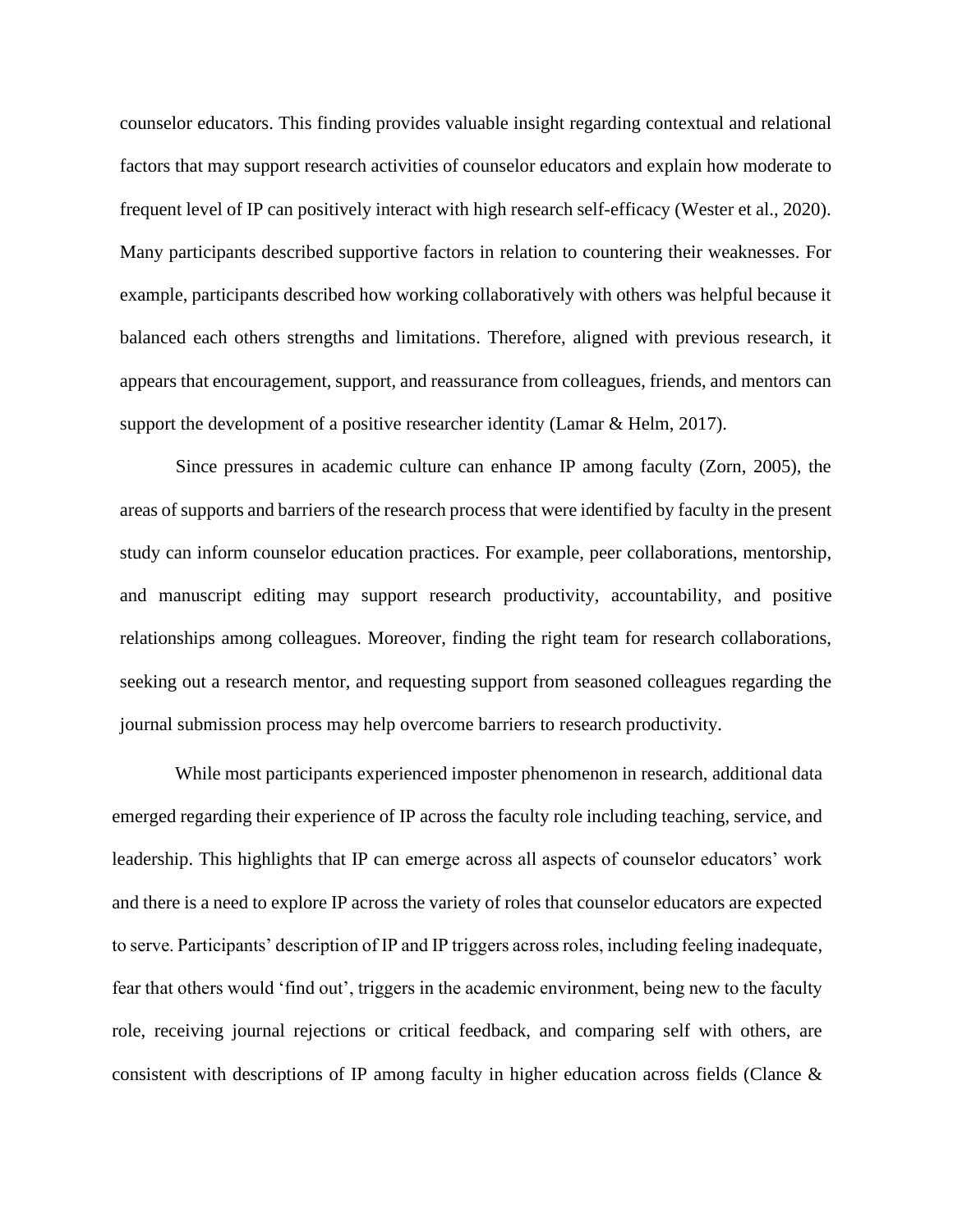Imes, 1978; Fitzgerald, 2018; Hutchins & Rainbolt, 2017; Zorn, 2005). Fitzgerald (2018) also highlighted the need to mentor and support those new to a role, such as assistant level faculty, which aligns with what counselor educators in the current study identified in the variety of factors that may help quiet imposter feelings such as fostering supportive relationships, seeking mentorship, and identifying areas of success. It seems that proximal informal sources of support (e.g., colleagues, mentors) can aid faculty in their identity development and help them process emotions and cognitions related to imposter feelings (Hutchins & Rainbolt, 2017; Jarvis-Selinger et al., 2012). Therefore, counseling program directors and chairs might consider fostering faculty development initiatives, such as intentional mentorship programs for new faculty or facilitating group discussions surrounding academic pressures and faculty stressors (Hutchins, 2015). Initiatives that encourage collaboration and support among faculty colleagues may be valuable tools to support educators as they navigate the pressures common in academia (Eagan & Garvey, 2015).

Interestingly, data supports that IP can either hinder or support research productivity and success, expanding the findings from the Phase I quantitative analysis (Wester et al., 2020). While almost half of participants described the ways that IP negatively impacted their career goals, several participants conversely viewed IP as a normative growth experience. Specifically, some counselor educators identified that they were able to channel IP feelings to motivate productivity. This double-sided impact of IP described by participants is consistent with Wester et al. (2020) who found that scholarly productivity declined with greater feelings of IP among counselor educators; however, moderate levels of IP coupled with high research self-efficacy led to high scholarly productivity. Thus, IP in moderation can be viewed as a motivating factor that may support, rather than hinder, counselor educators' scholarly productivity – but only when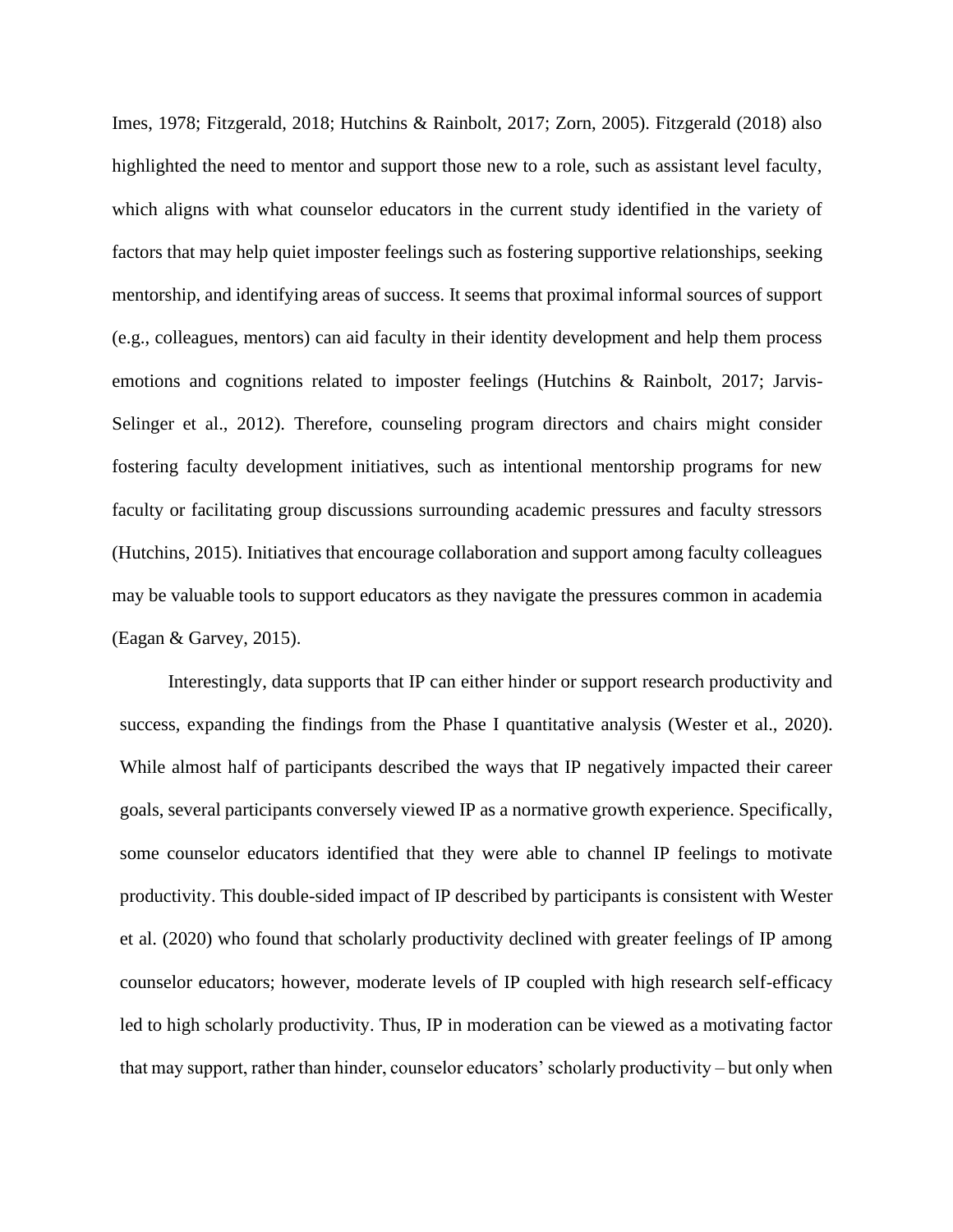a strong belief in one's research abilities exist. Therefore, it may be important to intentionally identify deficits in both research self-efficacy and IP, which may be addressed in different and intentional ways. For example, low research self-efficacy could be addressed through research mentorship, opportunities for professional development relating to rigorous research, and improved research training in counselor education programs (e.g., support research identity development, faculty support, opportunities to conduct research; Lamar & Helm, 2017).

Conversely, counselor educators with high levels of IP might benefit from outside therapy, supportive mentorship, and open dialogue with colleagues to enhance self-awareness and develop intentional strategies to quiet IP feelings. It is important for faculty who experience IP to obtain both formal and informal support such as job feedback from department chairs and ongoing support from colleagues and peers (Hutchins & Rainbolt, 2015).

Overall, understanding both the positive potential of IP as a motivational factor as well as the potential detrimental consequences can assist counselor educators in managing IP experiences. Counselor educator colleagues can support each other by validating, normalizing, and processing feelings of IP with each other, which has been noted as a valuable strategy for coping with IP (Hutchins & Rainbolt, 2017; Hutchins & Rainbolt, 2015). Moreover, tenured faculty could share their knowledge and experiences of IP with un-tenured faculty to support them in viewing IP as a developmental growth feeling.

#### **Limitations and Future Research**

Although this research contributes to the current literature regarding IP among counselor educators, several limitations should be noted. First, although the small sample provides emerging data regarding counselor educators' experiences, it is not exhaustive. Most participants identified as female and White/Caucasian; therefore, it is unknown if similar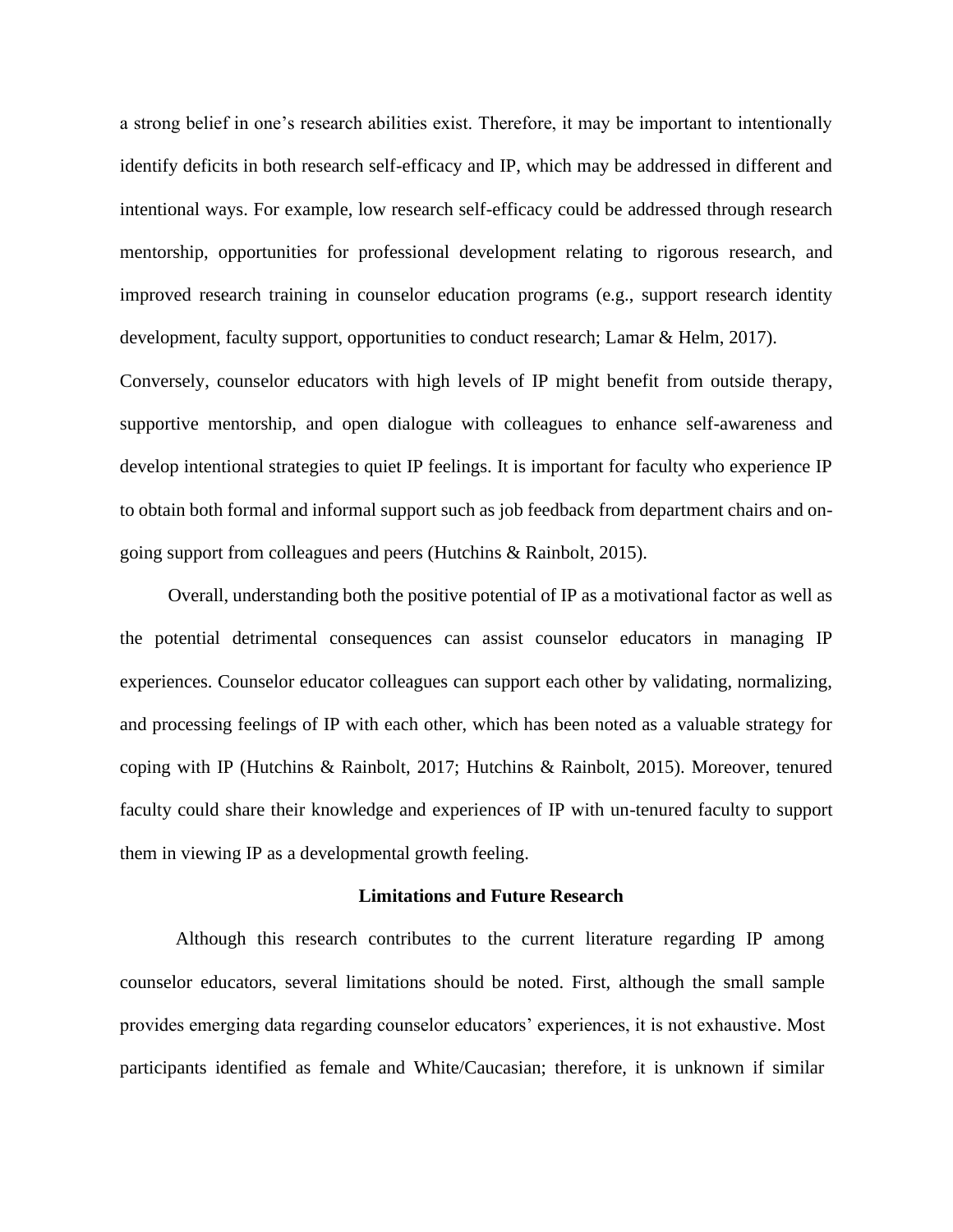experiences may exist among other populations of counselor educators. Researchers should further examine if unique experiences of IP may vary across gender identity, races/ethnicities, and counselor educators of color. Second, all data was self-report information and IP was not measured through a formal assessment. Thus, information obtained pertains to participants' personal viewpoints and understanding of IP and may not holistically reflect the IP construct. Third, overall themes and experiences were developed from a sample of both pre-tenure and tenured faculty; however, less is known if responses may have differed in a more homogeneous sample of either all pre-tenured or all tenured faculty members. Future research would benefit from identifying potential nuances between experiences of IP among tenured versus pretenured faculty.

Future research should continue to explore research productivity among counselor educators and determine possible mediating roles of factors such as mentorship, research teams, and supportive relationships. Finally, given the paucity of research exploring IP among counselor educators, further inductive inquiry may gain more in-depth information in regard to counselor educators experiences of IP triggers and factors that help quiet IP in order to lay the foundation for additional large-scale analysis and measurement of IP across counselor educator rank, gender, ethnicity, and type of institution.

#### **Conclusion**

Given the increasing pressures for scholarly productivity in higher education, counselor educators must learn to effectively balance their roles in teaching and service while simultaneously maintain an active and successful research agenda. However, challenges such as lack of research self-efficacy and IP can be barriers to scholarly productivity. The current study investigated research experiences and the experience of IP across faculty roles among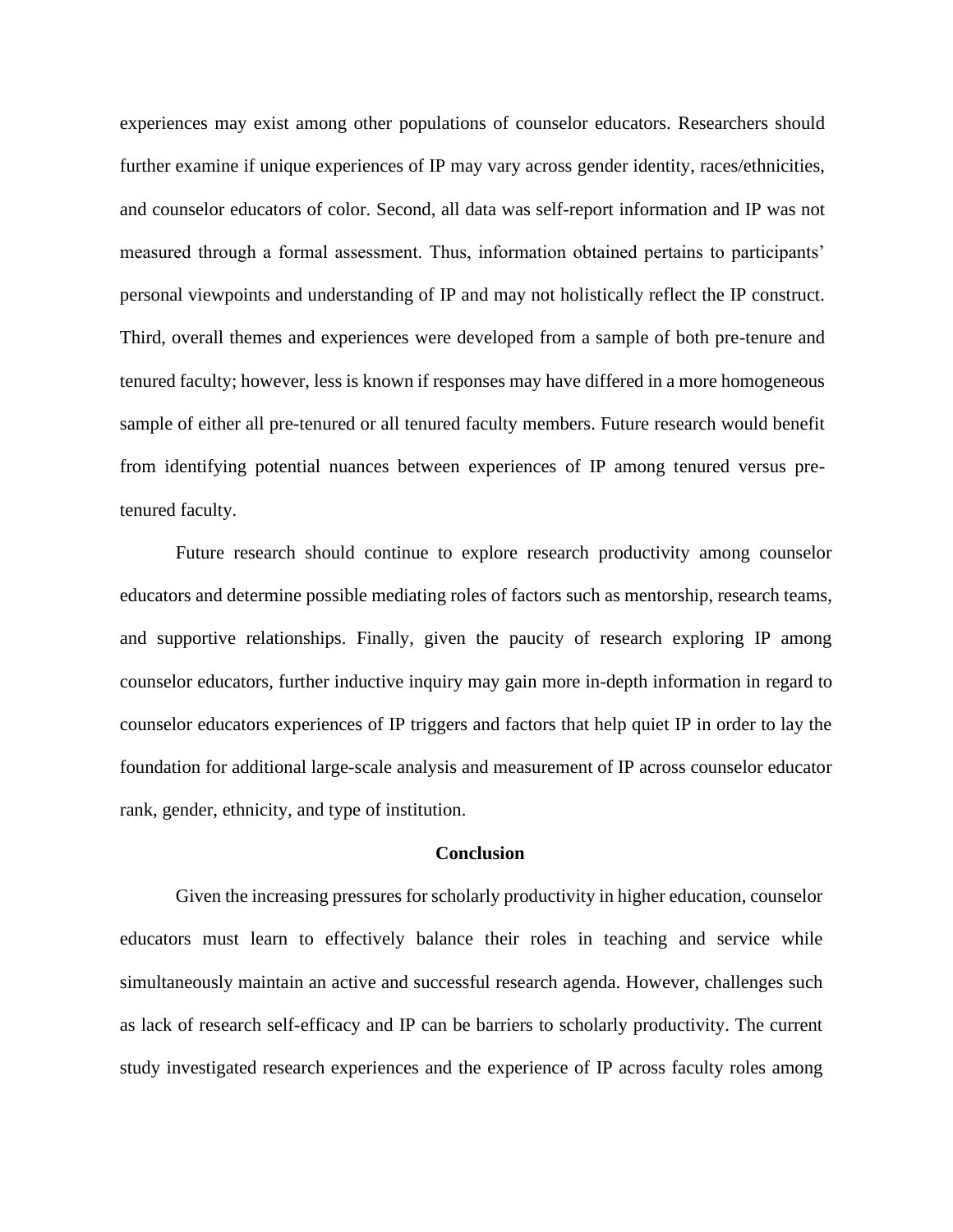counselor educators to better understand this phenomenon. Findings provide valuable information regarding identified supports, barriers, and triggers that influence IP. Results can be used to support counselor educators who face the academic pressures of serving as researchers, educators, supervisors, and leaders in the counseling field.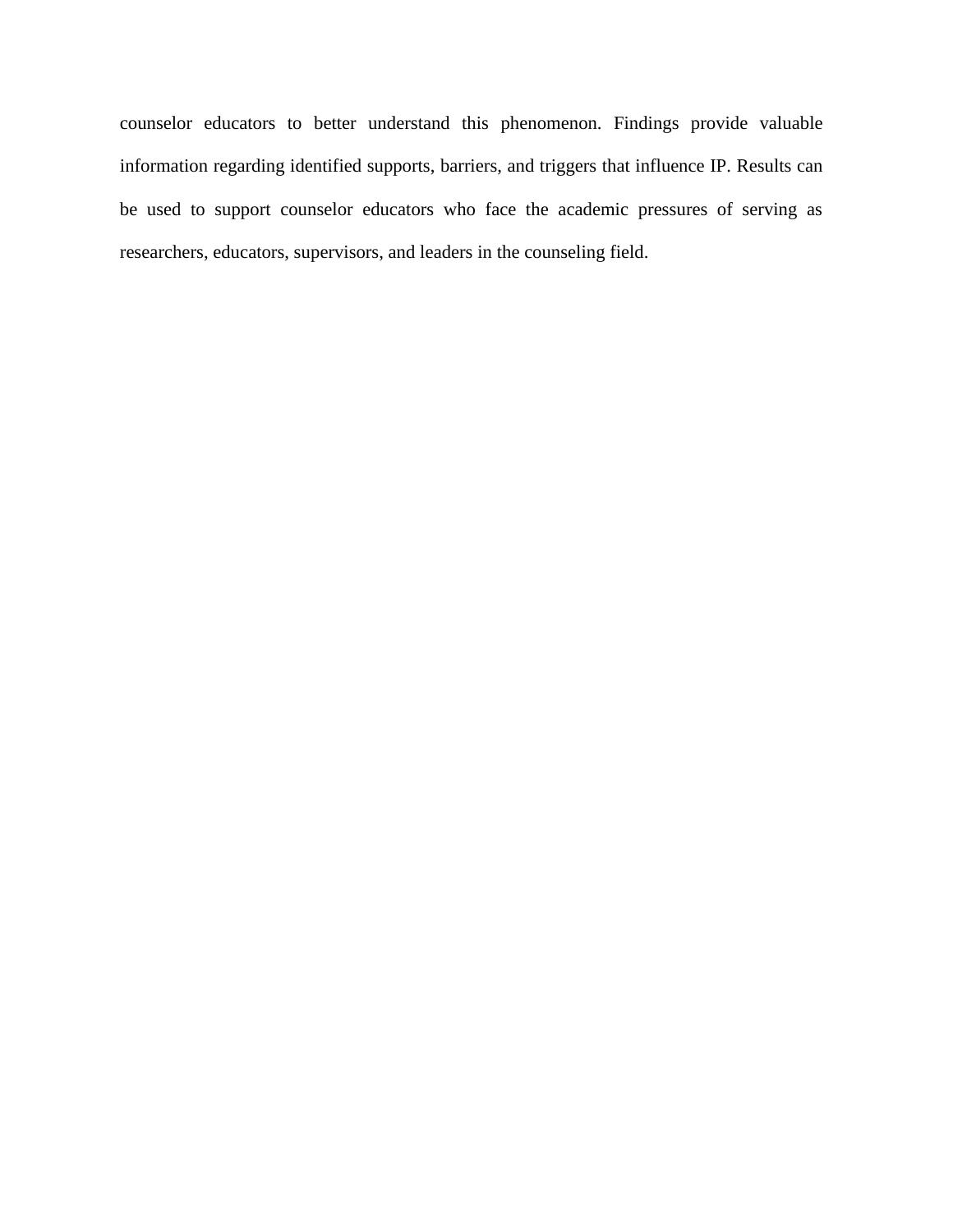#### **References**

- Clance, R. R., & Imes, S. A. (1978). The imposter phenomenon in high achieving women: Dynamics and therapeutic intervention. *Psychotherapy: Theory, Research and Practice, 15*(3)*,* 241-247. [https://doi.org/10.1037/h0086006](https://psycnet.apa.org/doi/10.1037/h0086006)
- Creswell, J. W., & Plano Clark, V. L. (2018). *Designing and conducting mixed methods research*   $(3<sup>rd</sup>$  ed.). Sage.
- Creswell, J. W. & Poth, C. N. (2018). *Qualitative inquiry and research design: Choosing among five approaches* (4th ed.). Sage.
- Drisko, J. W., & Maschi, T. (2016). *Content Analysis.* New York, NY: Oxford University Press.
- Dweck, C. (1986). Motivational processes affective learning. *American Psychologist, 41*(10)*,*  1040- 1048. [https://doi.org/10.1037/0003-066X.41.10.1040](https://psycnet.apa.org/doi/10.1037/0003-066X.41.10.1040)
- Eagan, M., & Garvey, J. C. (2015). Stressing out: Connecting race, gender, and stress with faculty productivity. *Journal of Higher Education, 86*(6)*,* 923-954. <https://doi.org/10.1080/00221546.2015.11777389>
- Fitzgerald, S. R. (2018). The role of affect in the information seeking of productive scholars. *The Journal of Academic Librarianship, 44*(2), 263-268*.* <https://doi.org/10.1016/j.acalib.2018.01.001>
- Hollman, A., Bice, M. R., Ball, J., Bickford, N., Shafer, A. B., & Bickford, S. (2018). A comparison of scholarly productivity among current professors who obtained terminal degrees. *American Journal of Distance Education, 32*(4)*,* 267-282. <https://doi.org/10.1080/08923647.2018.1511514>
- Hutchins, H. M. (2015). "Outing the imposter: A study exploring imposter phenomenon among higher education faculty. *New Horizons in Adult Education and Human Resource Development, 27*(2)*,* 3-12. <https://doi.org/10.1002/nha3.20098>
- Hutchins, H. M., & Rainbolt, H. (2015). *Who wears the mask? Exploring imposter phenomenon, work outcomes and social support among academic and medical faculty.* Academy of Human Resource Development Conference in the Americas, St. Louis, MO, February.
- Hutchins, H. M., & Rainbolt, H. (2017). What triggers imposter phenomenon among academic faculty? A critical incident study exploring antecedents coping, and development opportunities. *Human Resource Development International, 20*(3)*,* 194- 214. <https://doi.org/10.1080/13678868.2016.1248205>
- Kumar, S., & Jagacinski, C. M. (2006). Imposters have goals too: The imposter phenomenon and its relationship to achievement goal theory. *Personality and Individual Differences, 40*(1)*,* 147-157. [https://doi.org/10.1016/j.paid.2005.05.014](https://psycnet.apa.org/doi/10.1016/j.paid.2005.05.014)
- Kuo, P. B., Woo, H., & Bang, N. M. (2017). Advisory relationship as a moderator between research self-efficacy, motivation, and productivity among counselor education doctoral students. *Counselor Education & Supervision, 56*(2)*,* 130-144. [https://doi.org/10.1002/ceas.12067](https://psycnet.apa.org/doi/10.1002/ceas.12067)
- Jarvis-Selinger, S., Pratt, D., & Regehr, G. (2012). Competency is not enough: Integrating identity formation into the medical education discourse. *Academic Medicine, 87*(9), 1185-1190. https://doi.org/10.1097/ACM.0b013e3182604968
- Lamar, M. R., & Helm, H. H. (2017). Understanding the researcher identity development of counselor education and supervision doctoral students. *Counselor Education & Supervision, 56*(1)*,* 2-18. https://doi.org/10.1002/ceas.12056
- Leslie, D. W. (2002). Resolving the dispute: Teaching is academe's core value. *The Journal*